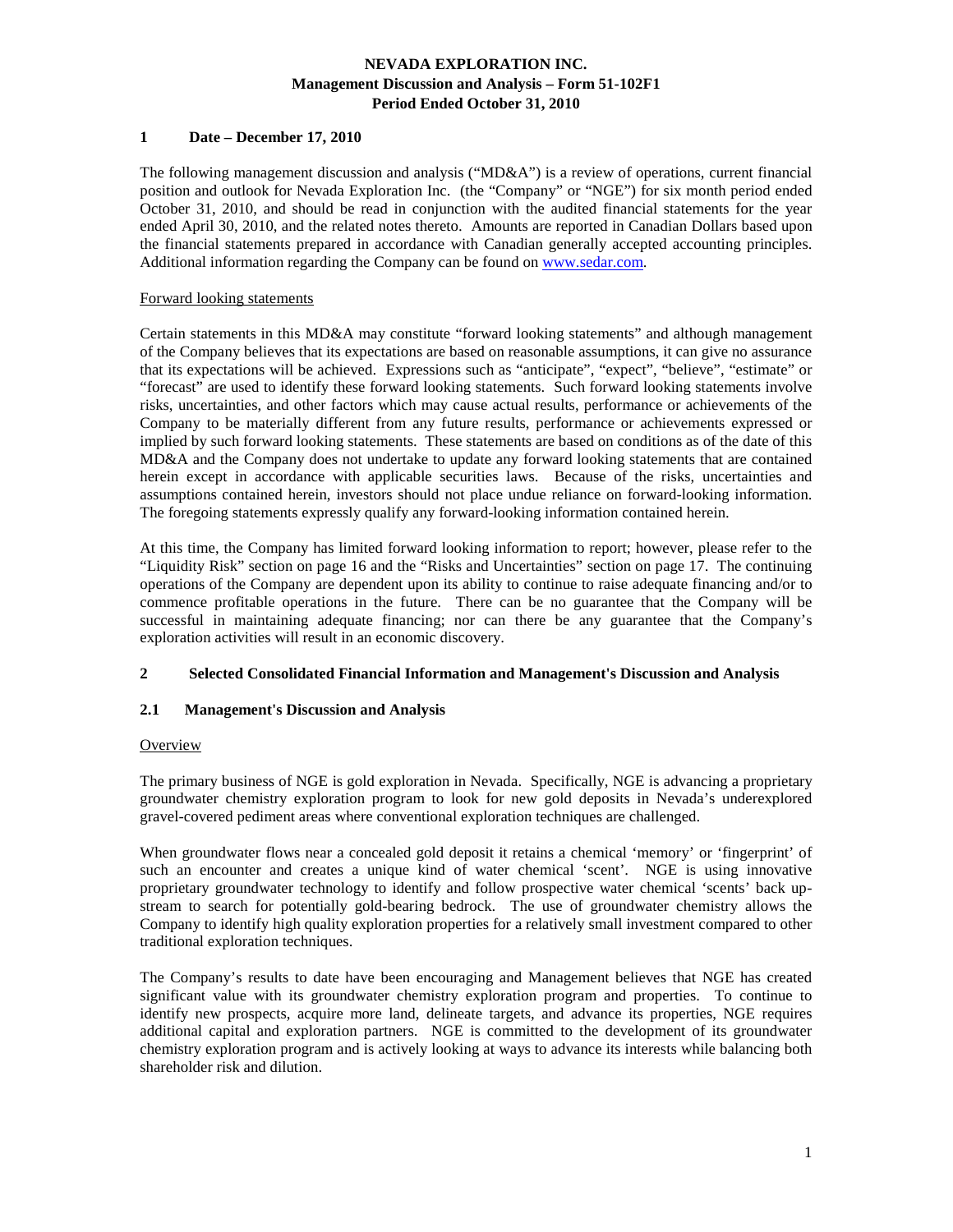Significant events for the six month period ended October 31, 2010 and through the date of this report are:

- 1. On June 7, 2010, Northgate Minerals Corp. ("Northgate") (TSX: NGX, NYSE Amex: NXG) and NGE announced the completion and execution of an Exploration and Option to Enter Joint Venture Agreement ("Agreement") on NGE's Awakening Gold Project ("Property"), in Humboldt County, Nevada. The Agreement grants Northgate the option to earn an initial 51% interest in the Property by spending \$4,100,000 in exploration and making additional cash payments totalling \$436,000 over five years. Northgate's exploration commitment in the first year is \$500,000. If Northgate completes the initial 51% earn-in, it may then earn an additional 14%, for a total of 65%, by completing a feasibility report on the Property.
- 2. On September 22, 2010, NGE announced the completion of a non-brokered private placement, pursuant to which, NGE issued 11,258,000 Units at a price of \$0.05 for total gross proceeds of \$562,900. Each Unit consisted of one common share and one-half of one non-transferable common share purchase warrant. Each whole warrant entitles the holder to purchase one common share at an exercise price of \$0.10 for a period of 12 months.
- 3. On October 4, 2010, NGE announced a new Phase I drilling program on the Shine Claims within the Awakening Project, north of the Sleeper Gold Mine in Humboldt County, Nevada. NGE has a mining lease and option to purchase agreement on the 15 Shine Claims from DIR Exploration, Inc. The Shine Claims lie within NGE's larger Awakening Project, the rest of which is currently being advanced by Northgate Minerals Corp. under an exploration and option to joint venture agreement. To date, NGE has completed project scale geological mapping, hydrogeochemistry, soil geochemistry, gravity geophysics, and air magnetic geophysics on the entire Awakening project. The combined dataset has delineated several compelling covered pediment targets on the Shine Claims. The goal of the drilling program is to test for hydrothermally altered and geochemically anomalous bedrock similar to that associated with the mineralization at the adjacent Sleeper Gold Mine. Drilling is now underway.
- 4. On October 28, 2010, NGE held its Annual General and Special Meeting. All business before the meeting was approved by shareholders, including re-electing NGE's directors, re-approving NGE's stock option plan, re-appointing NGE's auditor, and approving a shares for debt agreement.
- 5. On November 4, 2010, NGE announced the completion of a non-brokered private placement, pursuant to which, NGE issued 2,601,074 Units at a price of \$0.07 for total gross proceeds of \$182,075. Each Unit consisted of one common share and one-half of one non-transferable common share purchase warrant. Each whole warrant entitles the holder to purchase one common share at an exercise price of \$0.10 for a period of 12 months.

### Land Acquisition and Maintenance

The Company carefully evaluated the cost of land acquisition and yearly holding fees to insure that it only holds land with the highest exploration potential. When NGE decides that the results from groundwater sampling, soil geochemistry sampling, seismic surveys, gravity surveys, air magnetic surveys, and drilling indicate that certain lands are no longer prospective, NGE releases these lands. Conversely, when results indicate that certain other lands are worth acquiring, NGE acquires these lands.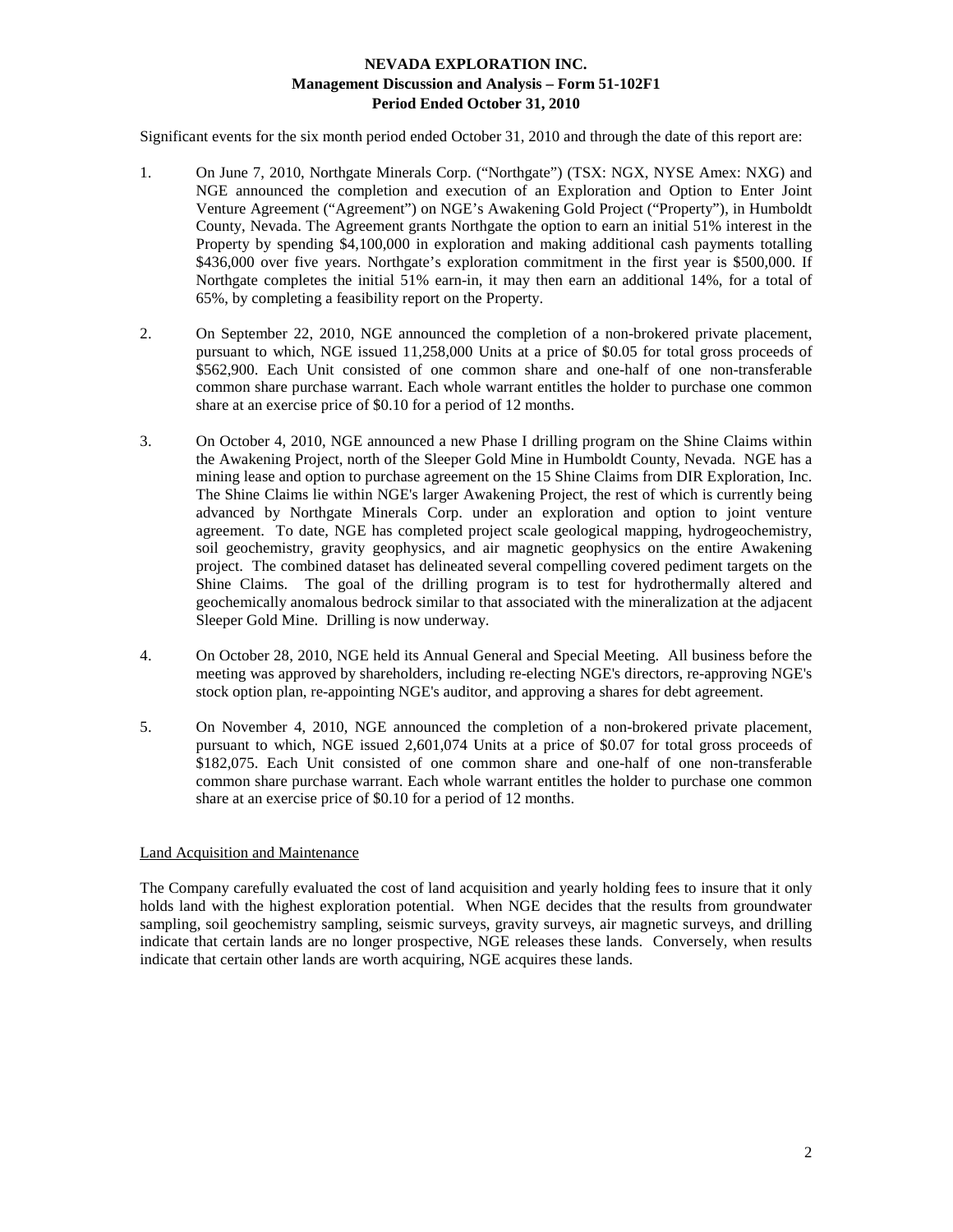| Project                | <b>NGE Claims</b> |            | OTHER*     | <b>Total</b> |
|------------------------|-------------------|------------|------------|--------------|
|                        | <b>Claims</b>     | Area (km2) | Area (km2) | Area (km2)   |
| Fletcher Junction (FJ) | 117               | 9.6        |            | 9.6          |
| Hot Pot (HP)           | 6                 | 0.4        | 8.8        | 9.2          |
| Bull Creek (BU)        | 264               | 21.9       |            | 21.9         |
| Awakening (AW)         | 432               | 35.9       | 1.2        | 37.1         |
| Sand Pass (SP)         | 145               | 12.0       | 9.4        | 21.4         |
| Rye Patch (RP)         | 126               | 10.0       | 0.8        | 10.8         |
| Jungo (JU)             | 156               | 13.0       |            | 13.0         |
| Kelly Creek (KC)       | 581               | 48.5       | 20.2       | 68.7         |
| Whiskey Flats (WF)     | 123               | 9.4        |            | 9.4          |
| TOTAL                  | 1,950             | 160.7      | 40.4       | 201.1        |

As of December 17, 2010, NGE directly holds 1,950 unpatented mining claims and other mineral interests in the following properties through its wholly owned US subsidiary, Pediment Gold LLC:

\*Leased private lands and claims on BLM land leased from third parties.

On March 1, 2010, the Nevada State Legislature approved an additional fee assessment for mining claims in Nevada. The amount of the fee varies from \$70 to \$195USD per claim. The fee is payable by June 1, 2011. The company is presently reviewing the applicability of the fee with its legal and other advisors to determine the effect of the fee on the Company.

### Exploration Risk Management Strategy

NGE manages exploration risk by focusing exploration resources in specific, planned stages on each property. If the results from one stage are positive, then NGE allocates funds to the next stage. If at any stage, results are negative, NGE drops the property from further consideration. NGE's staged exploration strategy manages risk and assures that properties showing positive results move aggressively through the exploration pipeline. As a result, NGE continually focuses exploration resources on the most prospective targets.

NGE's exploration stages include:

- − Groundwater Chemistry: NGE first uses its proprietary hydroprobe sampling technology to collect regularized groundwater samples across areas already shown to be prospective based on samples collected from existing springs and water wells. NGE uses the regularized groundwater chemistry samples to develop a computerized groundwater chemistry model of each target.
- − Acquisition: NGE acquires the mineral rights covering prospective targets showing large areas of highly anomalous groundwater chemistry. If a target of exploration interest is on BLM land that is open to location (available), NGE locates mineral claims. If a target lies on private land, NGE completes a title review to determine mineral title ownership, and then endeavours to negotiate an agreement with the owner.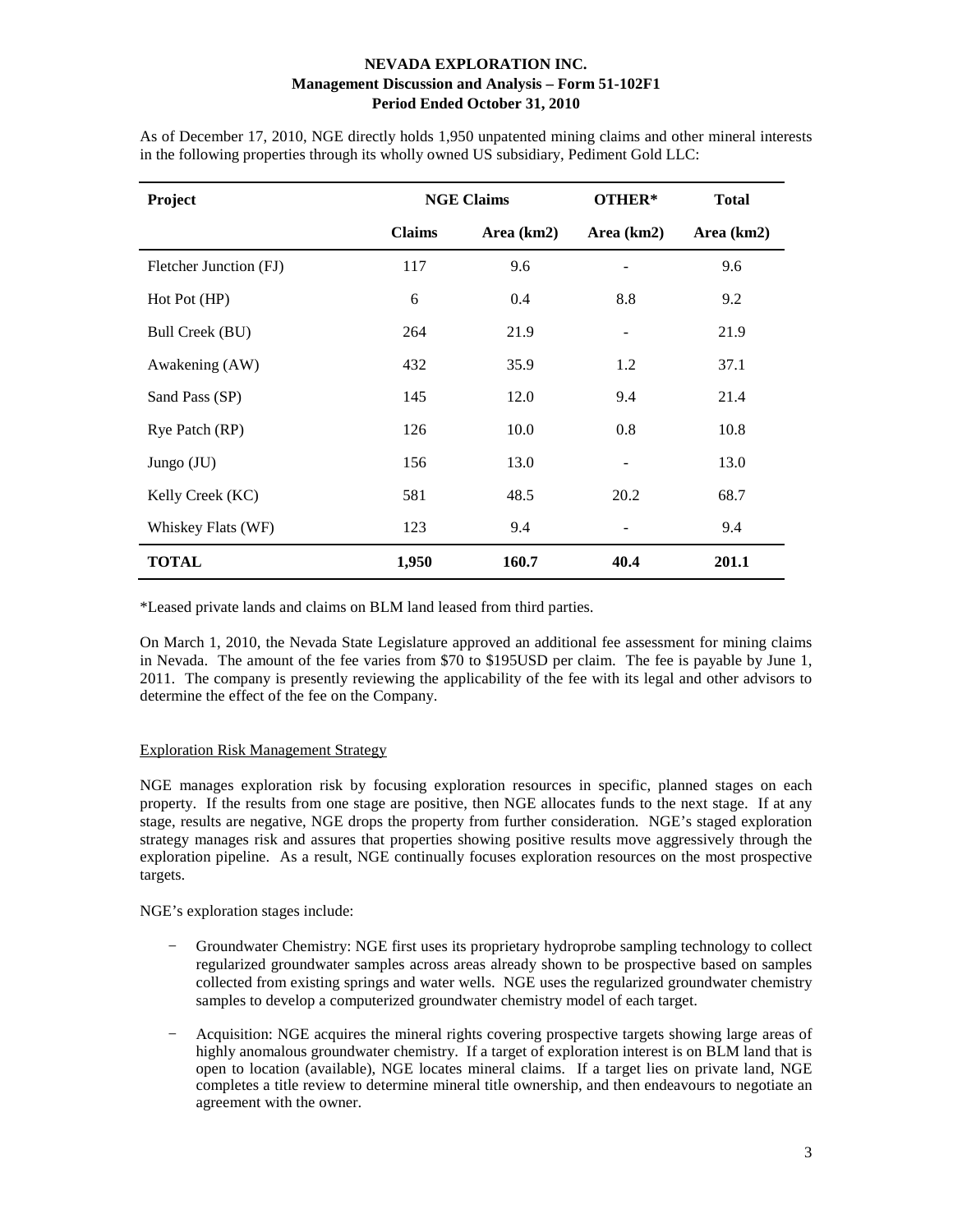- − Soil Geochemistry: NGE completes detailed soil sampling across areas demonstrating prospective groundwater chemistry to detect the possible vertical migration of gold and trace-elements from the underlying bedrock into the soils above. The use of soil geochemistry allows NGE to confirm the presences of anomalous levels of gold and other trace elements in an additional medium.
- Gravity Geophysics: NGE uses detailed gravity geophysics to provide valuable information about the depth to bedrock across a property. Gravity data can suggest areas of strong changes in the relief or composition of the underlying bedrock, which can be indicative of underlying fault zones and alteration that often control the location of gold mineralization.
- Air Magnetics: NGE uses detailed air magnetic geophysics to provide information on the locations and types of rocks, fault zones, and hydrothermal alteration that generally accompany large gold deposits.
- Seismic Geophysics: NGE uses seismic geophysics, where appropriate, to identify deep-seated, steeply-dipping fault zones that can be projected into the near surface environment. Major, highangle structures are important since they provide a potential conduit or 'plumbing' system for potential gold-bearing, hydrothermal fluids to access near-surface areas and deposit gold.
- Drilling: where properties successfully pass through the above exploration stages, NGE uses drilling to test for: (1) shallow bedrock ( $\lt$  1,000ft beneath the surface); (2) structures or faults in bedrock that may source potential mineralization; (3) bedrock that has been altered by hydrothermal fluids; (4) anomalous concentrations of gold and associated trace-elements in bedrock; and (5) sufficiently sized target to reasonably contain an economic resource. NGE evaluates drilling results based on these criteria to determine whether or not to continue to maintain each property and commit further exploration expenditures towards them.
- −

#### *Fletcher Junction (FJ)*

The Fletcher Junction Project is located in Mineral County, Nevada, approximately 30km southwest of Hawthorne, Nevada. The Company has a 100% interest in 117 claims (9.6km<sup>2</sup>) at the Fletcher Junction Project, subject to a 1.25% net smelter return royalty ("NSR") to Royal Gold, Inc.

On December 18, 2008, NGE announced the completion of a Phase I RC drill program at Fletcher Junction, and presented the detailed results that demonstrate how NGE used its groundwater chemistry exploration technology to discover a new, gold-bearing hydrothermal system in an otherwise blind, covered bedrock setting. Nine wide-spaced drill holes were completed to target depth, and all nine encountered altered bedrock that contained geochemically anomalous gold and gold-associated trace elements, as well as anomalous gold and trace-element groundwater chemistry. The bedrock, alteration, and the suite of goldassociated trace elements found at Fletcher Junction are similar to those found at the nearby Aurora mining district, noted for historic, high grade underground production.

While significant intervals of potentially ore grade mineralization were not encountered in the Phase I drilling, management believes that the results at Fletcher Junction are substantive in that they demonstrate how NGE has used its unique and proprietary groundwater exploration technique to discover a new goldbearing, hydrothermal system in a covered bedrock setting. The results to date at Fletcher Junction add value to NGE's other projects that were all identified using the same groundwater chemistry exploration technology, and they establish NGE as a source of quality exploration projects for potential Joint Venture partners.

NGE believes the first phase drill results at Fletcher Junction justify a much larger, Phase II drill program specifically designed to test the vertical fault zones believed to contain ore-grade gold mineralization that source the anomalous gold in groundwater, alluvium, quartz-boulders and bedrock at Fletcher Junction. In preparation for Phase II drilling, NGE is working with the US Forest Service on a new Plan of Operations. During the 2009 and early 2010, NGE's biological and archaeological consultants completed the required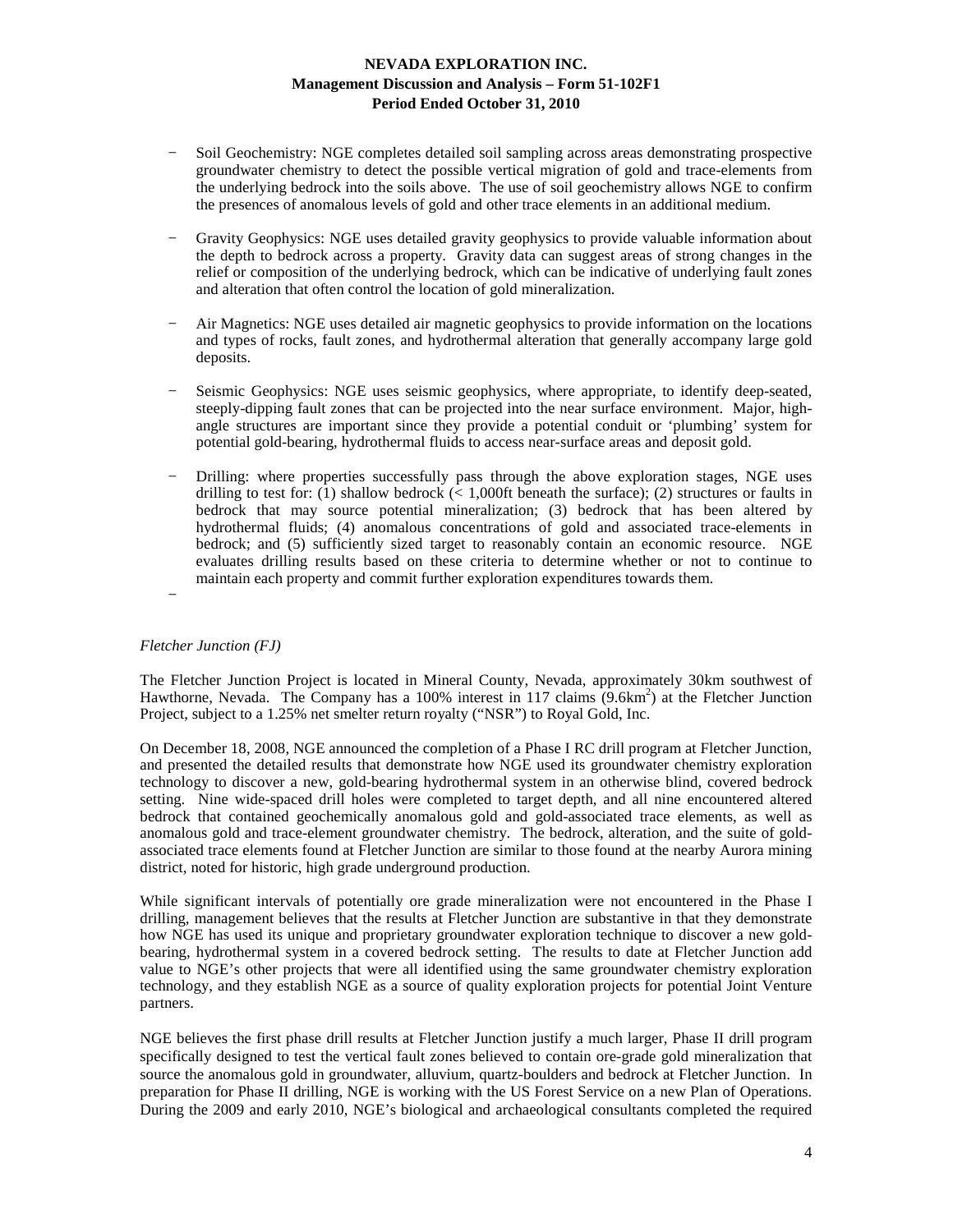surveys and have submitted their reports to the US Forest Service. NGE is now awaiting the US Forest Service's comments on the Plan of Operations.

On March 31, 2010 NGE completed a 253 page technical report that summarized all work completed on the property and began discussions with potential JV partners.

### *Hot Pot (HP)*

In 2004, NGE's regional reconnaissance groundwater sampling program identified an area of anomalous groundwater chemistry near Hot Pot in Humboldt County, Nevada, approximately 30km northwest of Battle Mountain, Nevada. Regional gravity data suggested that the Hot Pot area is underlain by a bedrock high was covered by a thin layer of sand & gravel.

On September 16, 2004, the Company entered into a 10 year Mining Lease Agreement on  $8.8 \text{km}^2$  at Hot Pot Project, subject to a 3% NSR to the land owner. The Company also controls 6 claims at Hot Pot (50 hectares). The lands within the Mining Lease Agreement and the 6 claims are subject to a 1.25% NSR to Royal Gold, Inc.

In 2005, nine RC drill holes were completed at Hot Pot to depths ranging from 92m (300ft) to 190m (620ft) for a total of 1,195m (3,900ft). The widely-spaced, shallow holes confirmed bedrock to range in depth from 33m (110ft) to 112m (370ft). The bedrock was hydrothermally altered and contained anomalous gold and trace elements similar to that associated with the Lone Tree gold mine. The drilling also confirmed and enlarged the area of anomalous groundwater chemistry.

In 2007, NGE used its Hydroprobe equipment to complete a detailed groundwater chemistry survey at Hot Pot on a 400m (1/4 mi) grid. The resulting groundwater chemistry model showed highly anomalous gold and trace elements chemistry and further expanded the area of exploration interest. Additionally, in 2007, NGE completed two seismic geophysical lines, which identified several deep, north-trending, steeplydipping fault zones.

In 2008, NGE completed a detailed gravity geophysical survey, which successfully mapped the relative depth to the underlying bedrock by measuring the density contrast between 200m sampling points. The gravity survey delineated sharp changes in the slope of the bedrock that coincided with the fault zones identified by seismic geophysics.

In 2008, NGE completed 10 vertical, RC drill holes to test small segments of the steeply-dipping fault zones identified by the 2007 seismic and gravity geophysics. Three vertical holes were spaced 100m (330ft) apart on each of three lines. The holes ranged in depth from 50m (165ft) to 175m (575ft) for a total of 1,085m (3,565ft). The shallow drill holes encountered hydrothermally altered bedrock containing anomalous gold and trace elements. Deeper, angle drill holes designed to cross cut the areas where the steeply-dipping fault zones had been projected were planned, but the drilling contractor was unable to complete the program.

Also in 2008, an energy company, with business interests separate from NGE, started a deep test drill hole on the Hot Pot property. In exchange for NGE's seismic data, NGE was granted access to drill cuttings from the 1,372m (4,500ft) drill hole. Significantly, the deep drill hole encountered hydrothermally-altered, Paleozic Rocks underlying the Hot Pot Project. Hydrothermal alteration includes carbon re-mobilization, local bleaching, clay, de-calcification and secondary pyrite.

Although potentially economic quantities of gold mineralization have not yet been encountered at Hot Pot, drilling to date has been wide-spaced and could have easily missed the type of high-angle fault zones that control significant known gold mineralization elsewhere in the region. The widely-distributed, highly anomalous gold in groundwater together with the large area of hydrothermally-altered and geochemically anomalous bedrock strongly suggests that higher values for gold in bedrock than have been discovered to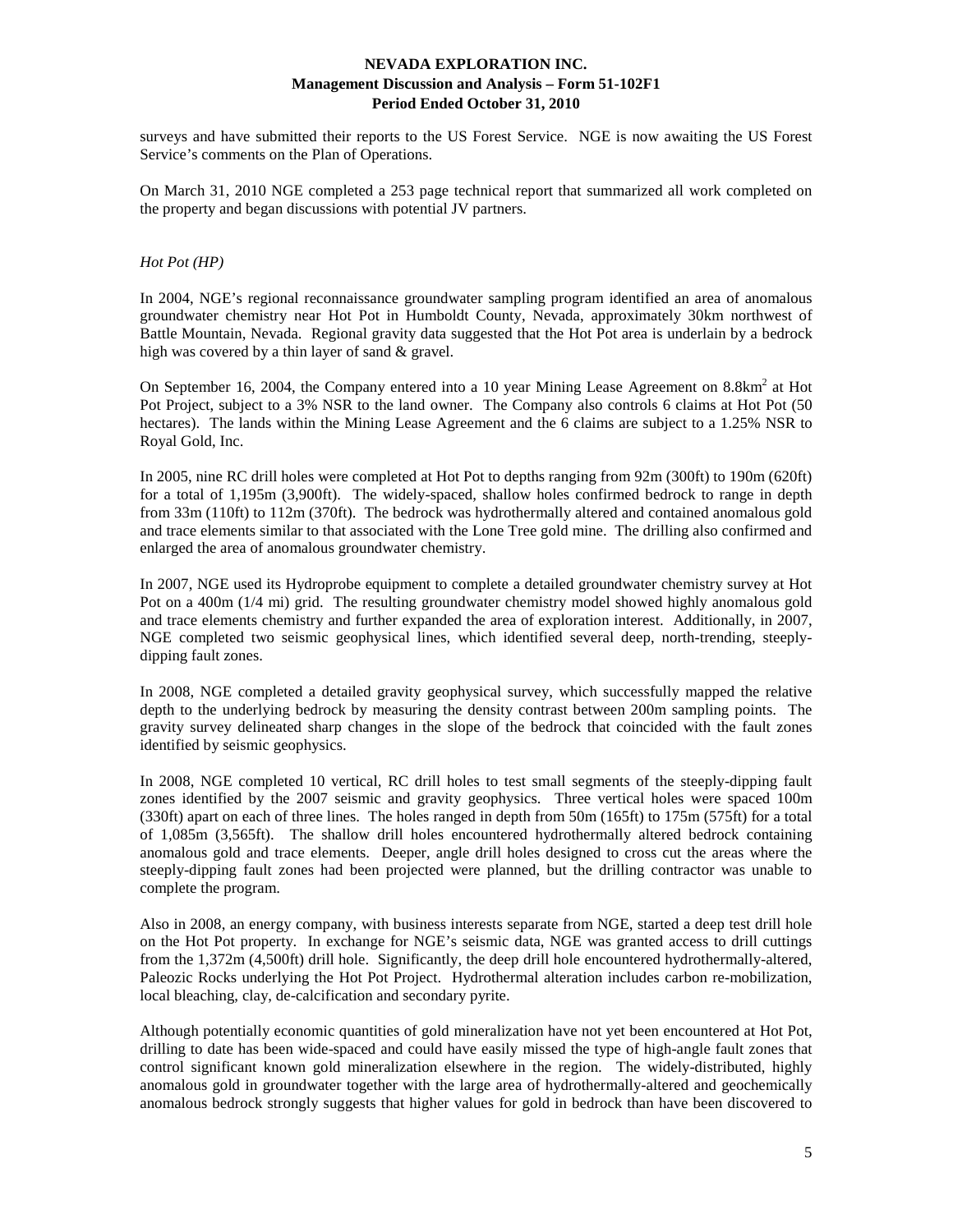date may still be located nearby. The next step is more closely-spaced, shallow, vertical drill holes and/or deeper, angle holes targeted to intersect steeply-dipping, potentially ore-bearing fault zones and favourable bedrock units.

On June 4, 2009, the Company entered into an Exploration Agreement with International Enexco Ltd. ("Enexco") whereby Enexco can earn a 51% interest in the Hot Pot Property by drilling 6,000 meters (19,600ft) over three years, with the option to earn an additional 19%, for 70% total, by drilling another 3,000 meters (9,800ft) during the fourth year. On July 2, 2009, NGE announced that Enexco had begun drilling at Hot Pot.

On January 25, 2010, Enexco reported on its 2009 Hot Pot drilling program. In the news release, Enexco reported that they completed 3,462 metres of core drilling in 11 drill holes to develop stratigraphic information and to test for mineralized structures beneath the alluvial cover. The drilling successfully encountered weak but widespread anomalous gold values in all 11 holes across the 8.8-square-kilometre property. Enexco also reported that they engaged Doug McGibbon, an economic geologist with over 25 years of exploration experience in the Battle Mountain area and responsible for major discoveries at the Marigold and Pinson mines, to review the drilling results and the exploration data, and to put the Hot Pot property into regional context:

"Mr. McGibbon's study has confirmed that the hydrothermally altered and mineralized lithologies at Hot Pot are similar if not stratigraphically equivalent to those hosting orebodies at the Marigold mine. Although gold values only ranged up to 66 parts per billion, the mineralized zones encountered were up to 149 metres in length beneath overburden cover that was between 40 to 152 metres in all but two of the holes, with the spacing between holes still leaving sufficient room to host a significant gold deposit. Drilling also identified zones of oxidation to depths of 300 metres, significant intervals of brecciated material indicative of several major fault zones and an apparent horst block with similarities to the geologic setting at the Lone Tree mine. Structural analysis is currently under way, and additional geochemical and geophysical work are being considered to focus further drilling."

### *Bull Creek (BU)*

The Bull Creek Project is located in Humboldt County, Nevada, approximately 60km west-northwest of Winnemucca, Nevada. The Company has a 100% interest in 264 claims (21.9km<sup>2</sup>) at Bull Creek.

In 2008, NGE completed a detailed groundwater survey at Bull Creek to delineate the project's anomalous groundwater chemistry, and then completed a detailed soil sampling program to both verify and model the surface geochemistry above the prospective groundwater chemistry target. Later in 2008, to further develop the project's exploration model, NGE completed detailed gravity and airborne magnetic geophysical surveys to better understand the different rock types and possible fault zones concealed beneath the large expanse of sand and gravel covering the target. Also in 2008, as a final input to the Bull Creek exploration model, NGE completed seismic geophysics to test for deep-seated fault zones. NGE combined these data sets to develop the conceptual targets for Phase I drill testing.

In 2008, NGE completed a Phase I drilling program at Bull Creek specifically to test the concept that an undiscovered, potentially gold-bearing hydrothermal system is responsible for the anomalous gold and trace-elements discovered in the groundwater. NGE completed 18 RC drill holes at Bull Creek. The holes were spaced  $0.4 \text{km}$  ( $0.25 \text{mi}$ ) to  $1.6 \text{km}$  ( $1.0 \text{mi}$ ) apart across the  $41 \text{km}^2$  property, and the holes ranged in depth from 100m (300ft) to 300m (1,000ft). The drilling defined shallow bedrock along the eastern margin of the property, ranging in depth from 15m (50ft) to 100m (300ft).

On February 23, 2009, NGE announced completion of data reduction for its Phase I drill program at Bull Creek. The results showed several >200m (>650ft) intervals of hydrothermally altered and geochemically anomalous volcanic rock. The increase in alteration intensity and trace-elements geochemistry seen in the wide-spaced drill holes moving from west to east across the eastern half of the property suggests NGE has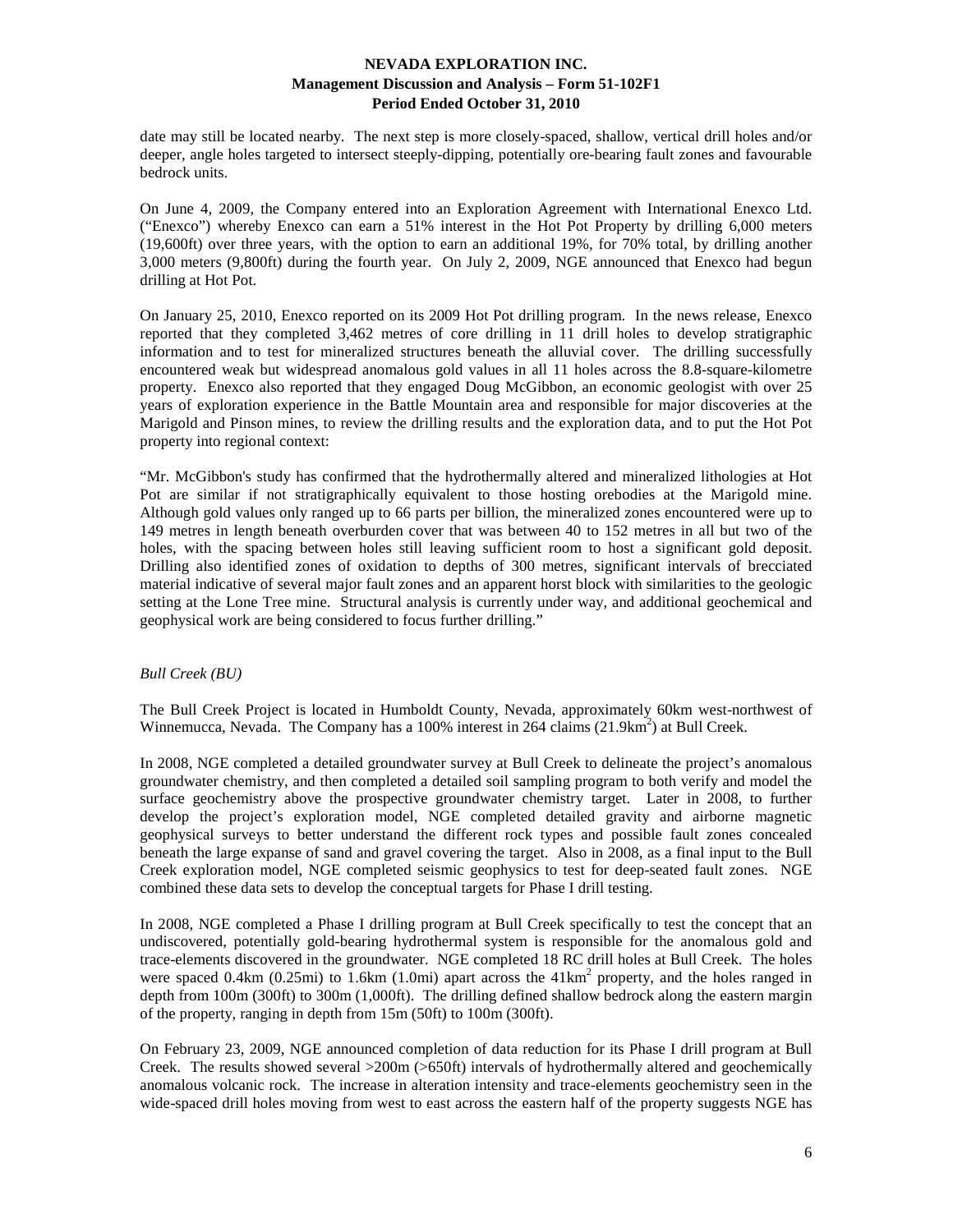discovered the edge of a significant new hydrothermal system of exploration significance. NGE believes additional drilling is warranted farther to the east, and this conclusion is also supported by the structural interpretation of the gravity and air magnetic geophysics. In 2009, NGE increased its claim position towards the east to cover the developing target.

The initial identification of anomalous groundwater chemistry at Bull Creek has resulted in a successful Concept Test: the discovery of a large area of hydrothermally-altered, shallow bedrock containing geochemically anomalous gold and gold-associated trace elements. These features of exploration significance are similar to those found at the nearby Sleeper Mine, which produced 1.7M ozs of gold and 1.9M ozs of silver from 1986 to 1996. These results further demonstrate how groundwater chemistry can efficiently and effectively reduce large, sand and gravel covered valley basins to discrete, highly prospective exploration targets deserving of more focused and intense exploration expenditures.

On June 30, 2010 NGE completed a 438 page technical report summarizing all work completed on the property. NGE believes that additional drilling is warranted at Bull Creek and has begun discussions with potential JV partners.

### *Awakening (AW)*

The Awakening Project is located in Humboldt County, Nevada, approximately 50km north-northwest of Winnemucca, Nevada, and directly north of the Sleeper Gold Mine. The Company has a 100% interest in 432 claims (35.9km<sup>2</sup>) at Awakening. On July 1, 2008, the Company entered into a Mining Lease agreement with DIR Exploration Inc. on 15 claims  $(1.2 \text{km}^2)$  that are subject to a 3% NSR.

The Awakening gold property is largely covered by syn- to post-mineral volcanic units and post-mineral alluvium and as a result, has seen little historic exploration activity. Projections of favourable lithology, structure, and alteration at regional, district and property scales suggest that potentially important goldsilver mineralization may be located within economic depths beneath the cover at Awakening.

In 2007 and 2008, NGE completed a detailed groundwater chemistry sampling program at Awakening. The groundwater samples contained high levels of gold and other trace elements in concentrations similar to those found at the adjacent Sleeper mine. During April and June, 2008, the Company's field crews completed soil sampling programs across the property and successfully confirmed the presence of anomalous gold and gold-related trace elements.

Also in 2008, NGE acquired approximately  $85 \text{km}^2$  (33mi<sup>2</sup>) of high quality gravity geophysics data and approximately 173  $\text{km}^2$  (67 m<sup>2</sup>) of air magnetic data. The gravity geophysical survey was collected to delineate depth to metasedimentary and granitic bedrock, potential thickness of preserved rhyolitic volcanic rocks, and the location and orientation of prominent lithologic offsets that might be indicative of major fault zones. The detailed air magnetic survey was completed to be used in conjunction with the gravity data to define magnetically anomalous volcanic lithologies and zones of hydrothermal and/or structural magnetite destruction that might be indicative of major fault zones and possible hydrothermal alteration.

The results of the geochemistry and geophysical programs combined to improve NGE's exploration model and demonstrated that Awakening is a compelling target. In 2008, NGE commenced a Phase I RC drilling program at the Awakening property but drilling was suspended due to drilling difficulties.

During 2009, NGE completed detailed geologic mapping at a scale of 1:10,000 in the northern-most Slumbering Hills along the eastern edge of Awakening.

In March, 2010, the Company completed a 258 page technical report summarizing all work completed on the property and began discussions with potential JV partners.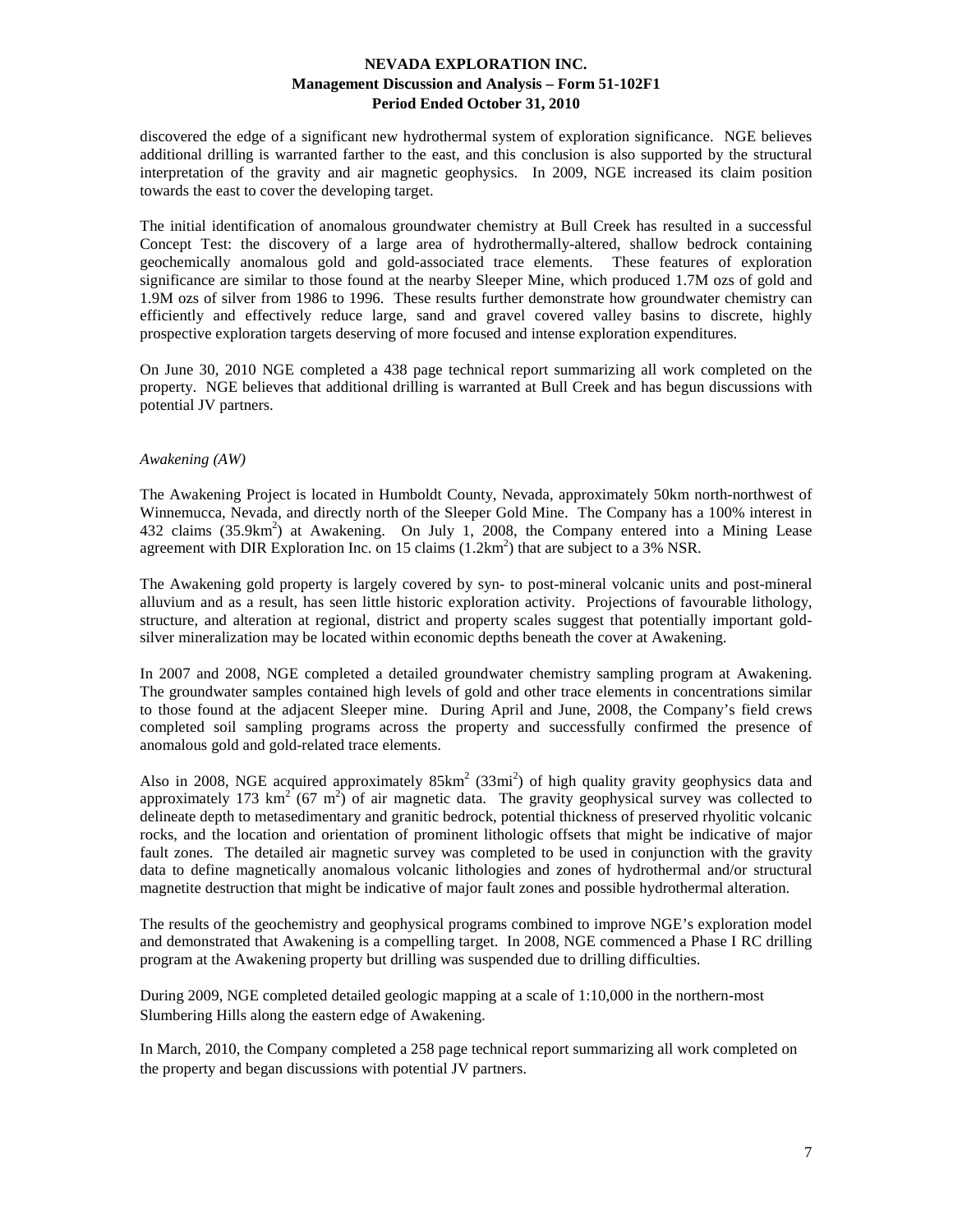On June 7, 2010, Northgate Minerals Corp. ("Northgate") (TSX: NGX, NYSE Amex: NXG) and NGE announced the completion and execution of an Exploration and Option to Enter Joint Venture Agreement ("Agreement") on NGE's Awakening Gold Project ("Property"), in Humboldt County, Nevada. The Agreement grants Northgate the option to earn an initial 51% interest in the Property by spending \$4,100,000 in exploration and making additional cash payments totaling \$436,000 over five years. Northgate's exploration commitment in the first year is \$500,000. If Northgate completes the initial 51% earn-in, it may then earn an additional 14%, for a total of 65%, by completing a feasibility report on the Property.

On October 4, 2010, NGE announced a new Phase I drilling program on the Shine Claims within the Awakening Project, north of the Sleeper Gold Mine in Humboldt County, Nevada. NGE has a mining lease and option to purchase agreement on the 15 Shine Claims from DIR Exploration, Inc. The Shine Claims lie within NGE's larger Awakening Project, the rest of which is currently being advanced by Northgate Minerals Corp. under an exploration and option to joint venture agreement. To date, NGE has completed project scale geological mapping, hydrogeochemistry, soil geochemistry, gravity geophysics, and air magnetic geophysics on the entire Awakening project. The combined dataset has delineated several compelling covered pediment targets on the Shine Claims. The goal of the drilling program is to test for hydrothermally altered and geochemically anomalous bedrock similar to that associated with the mineralization at the adjacent Sleeper Gold Mine. Drilling is now underway.

### *Sand Pass (SP)*

The Sand Pass Project is located in Humboldt County, Nevada, approximately 10km north of Winnemucca, Nevada. The Company has a 100% interest in 145 claims (12.0km<sup>2</sup>) at Sand Pass, and on July 10, 2008, the Company entered into a Mining Lease agreement for another 9.4km<sup>2</sup> with multiple parties, subject to a 2% NSR payable to the private landholders.

Similar to NGE's other properties, Sand Pass is covered by syn- to post-mineral volcanic units and postmineral alluvium, and as a result, the area has seen very limited historic exploration activity. Based on the projections of favourable lithology, structure and alteration present at the regional, district and property scales, NGE believes the project has the potential to contain gold-silver mineralization within economic depths beneath the cover.

During 2007 and 2008, NGE completed both groundwater and soil geochemistry sampling programs across Sand Pass and identified geochemical indications of potential gold mineralization. Following up on the successful geochemistry programs, in 2008, NGE completed detailed, district-scale gravity and air magnetic geophysical surveys also with positive results. NGE is now preparing a detailed technical report summarizing all work completed on the property. NGE will begin discussions with potential JV partners upon the completion of the technical report.

#### *Winnemucca Mountain (WM)*

The Winnemucca Mountain Project is located in Humboldt County, Nevada, approximately 5 km west of Winnemucca, Nevada. While the results to date at the Project have been encouraging, the Company has decided to focus its resources on its other projects. Subsequent to July 31, 2010, the Company abandoned its Winnemucca Mountain Project claims, resulting in a charge to operations of \$140,546 during the three months ended July 31, 2010.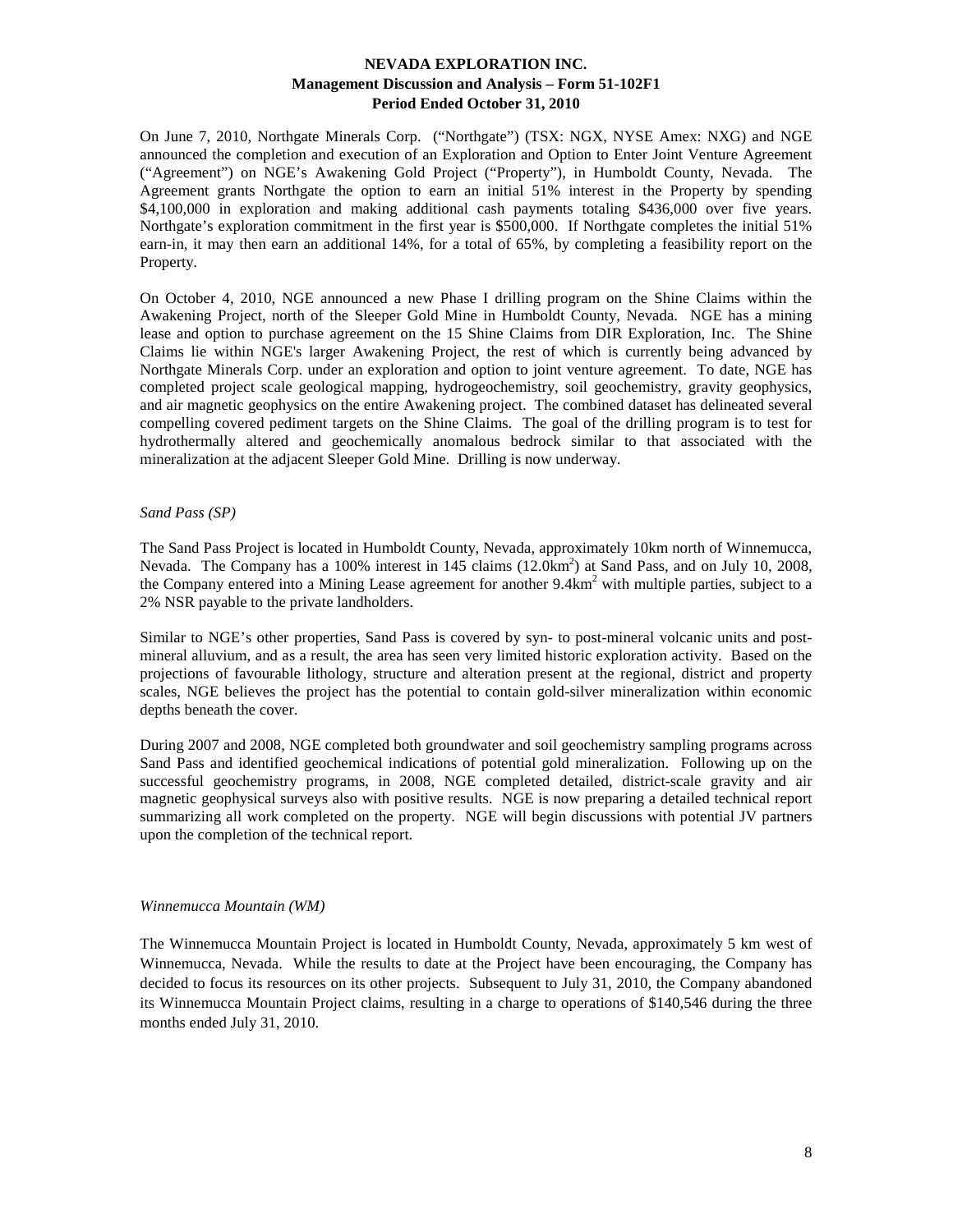### *Rye Patch (RP)*

The Rye Patch Project is located in Pershing County, Nevada, approximately 30km northeast of Lovelock, Nevada. The Company has a 100% interest in 126 claims (10.0km<sup>2</sup>) at Rye Patch. On May 22, 2008, the Company entered into a Mining Lease Agreement on another 65 hectares with a private party, subject to a 2.0% NSR; and on July 21, 2008, the Company entered into a Mining Lease Agreement on an additional 16 hectares from another private party, also subject to a 2.0% NSR payable to a private landholder.

While the Rye Patch gold property is along the same West Humbolt Range structural trend responsible for both past and present producing gold mines, NGE's property has seen no historic exploration activity because it is largely covered by syn- to post-mineral volcanic units and post-mineral alluvium. NGE's projections of favorable lithology, structure and alteration at the regional, district and property scales suggest that potentially important gold-silver mineralization may be located within economic depths beneath the cover at Rye Patch.

In 2007, NGE collected and analyzed groundwater samples across the project area and identified geochemical patterns that provided direct indications of potential, covered gold mineralization. In 2008, NGE collected soil samples that confirmed the presence of anomalous concentrations of gold and goldrelated trace elements in soils. In 2008, NGE completed a detailed, district-scale air magnetic geophysical survey, and in 2010, NGE completed a detailed gravity survey as well. NGE has systematically advanced the Rye Patch target through its staged exploration program and the combined datasets have delineated several compelling drill targets. NGE is presently preparing a detailed technical report summarizing all work completed on the property. NGE will begin discussions with potential JV partners upon the completion of the technical report.

### *Jungo (JU)*

The Jungo Project is located in both Humboldt and Pershing Counties, Nevada, approximately 60km west of Winnemucca, Nevada. The Company has a 100% interest in 156 claims (13.0km<sup>2</sup>) at Jungo. The Jungo property is largely covered by syn- to post-mineral volcanic units and post-mineral alluvium and has seen no historic exploration activity. NGE identified the Jungo target as part of its ongoing reconnaissance groundwater sampling program. NGE has completed additional groundwater sampling and examined the regional, district, and property scale lithology, structure and alteration, and NGE believes the results suggest favorable geology beneath the property and the potential for mineralization within economic depths.

In 2008, NGE completed detailed, district-scale gravity and air magnetic geophysical surveys. NGE mapped the geology of bedrock exposures along the range front in May, 2010, and is now completing a detailed technical report summarizing all work completed to date. NGE will begin discussions with potential JV partners upon the completion of the technical report.

### *Dunphy (DU)*

The Dunphy Project is located in Eureka County, Nevada, approximately 40 km east of Battle Mountain, Nevada. While the results to date at the Project have been encouraging, the Company has decided to focus its resources on its other projects. Subsequent to July 31, 2010, the Company abandoned its Dunphy Project claims, resulting in a charge to operations of \$96,839 during the three months ended July 31, 2010.

#### Kelly Creek (KC)

The Kelly Creek Project is located in Humboldt County, Nevada, approximately 40km north-northwest of Battle Mountain, Nevada. The Company has a 100% interest in 581 claims (48.5km<sup>2</sup>) at Kelly Creek. On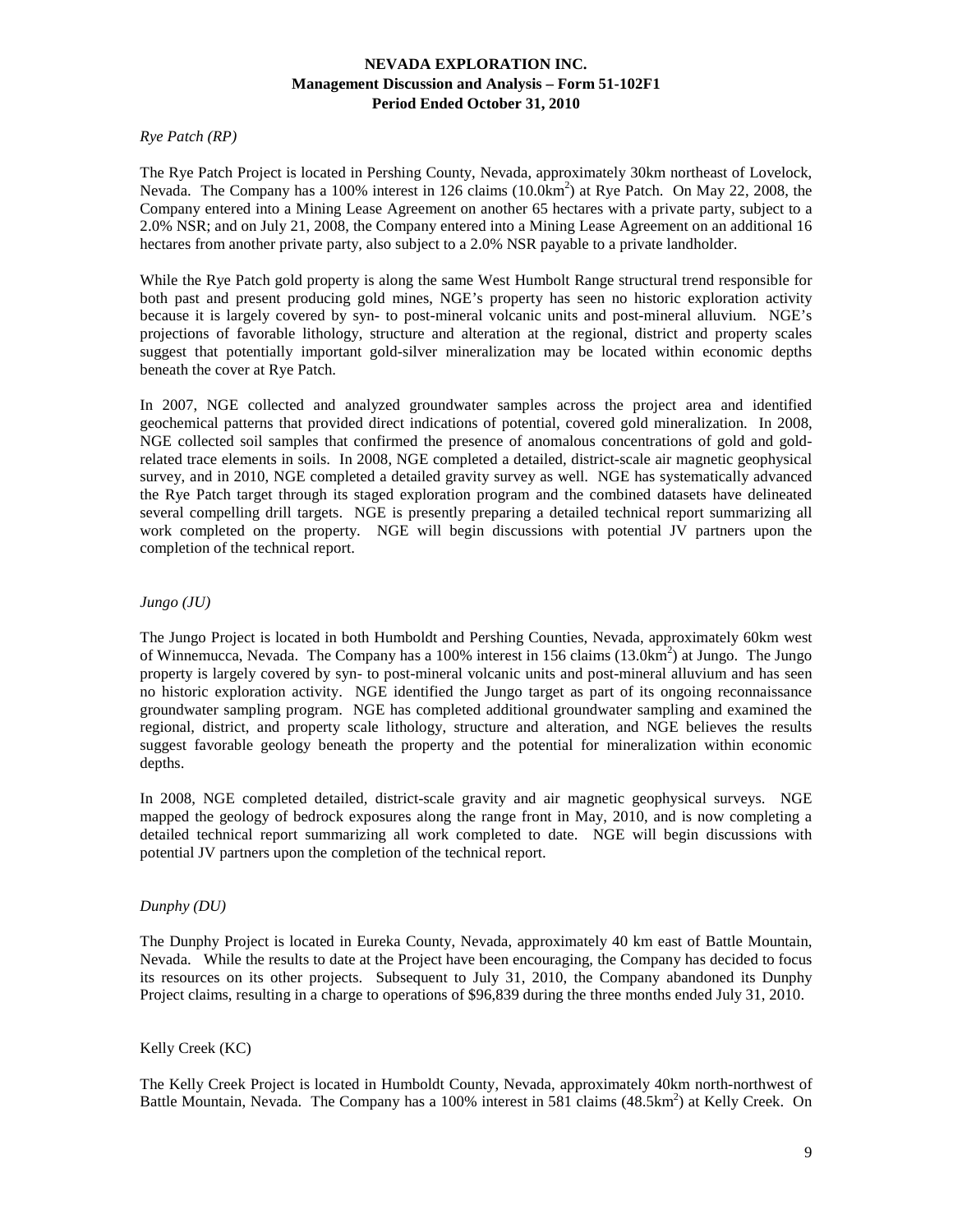October 13, 2009, the Company entered into a Mining Lease and Option to Purchase Agreement with Genesis Gold Corporation ("Genesis") to acquire a 100% interest of Genesis's Hot Pot Claims, which consist of 254 unpatented mineral claims  $(20.2 \text{km}^2)$ . Under the Agreement, the Company is the Operator and has the option to purchase 100% of the Genesis claims for USD\$1,500,000, subject to a 1.5% Net Smelter Return Royalty ("Royalty"). The Company also has the option to purchase one half of the royalty (0.75%) for USD\$750,000.

The Kelly Creek project area is located in the prolific Kelly Creek Basin, between multi-million ounce gold deposits on the north (Twin Creeks, Getchell, Turquoise Ridge and Pinson) and south (Lone Tree, Marigold, Converse, Trenton Canyon and Copper Canyon). With the addition of Genesis's Hot Pot claims, NGE is now one of the largest property holders in the Kelly Creek Basin, along with Newmont Mining Corporation, which controls the majority of the alternating sections. However, despite its close proximity to world class gold deposits, the Kelly Creek project area has seen very limited historic exploration activity because the Basin's bedrock is largely covered by syn- to post-mineral volcanic units and post-mineral alluvium.

During 2007 and 2008, NGE completed a large scale reconnaissance groundwater sampling program across the Kelly Creek Basin and successfully delineated a significant area of geochemical anomalous groundwater chemistry similar to that surrounding the adjacent gold mines. A detailed district-scale gravity geophysical survey was completed in 2010 with positive results confirming the presence of shallow bedrock over the large area.

NGE believes the groundwater chemistry and gravity geophysics collected to date, as well as the favorable regional, district and property scale lithology, structure and alteration, indicate a strong potential for covered gold mineralization beneath the Kelly Creek project area. NGE expects the next phases of work at Kelly Creek to include detailed air magnetic geophysics, additional groundwater sampling, and seismic geophysics.

### *Whiskey Flats (WF)*

The Whiskey Flats Project is located in Mineral County, Nevada, approximately 20km south of Hawthorne, Nevada. The Company has a 100% interest in 123 claims (9.4km<sup>2</sup>) at Whiskey Flats.

The Whiskey Flat property is largely covered by syn- to post-mineral volcanic units and post-mineral alluvium and has seen no historic exploration activity. Projections of favorable lithology, structure and alteration at regional, district and property scales suggest that potentially important gold-silver mineralization may be located within economic depths beneath the cover. In 2008, NGE completed a preliminary groundwater sampling program across the property and the results show anomalous concentrations of gold and other trace elements, which NGE considers to be a good indication of potential covered gold mineralization. In 2009, NGE completed a detailed, district-scale air magnetic geophysical survey. NGE expects the next phases of work at Whiskey Flats to include gravity geophysics and geologic mapping along the adjacent exposed bedrock.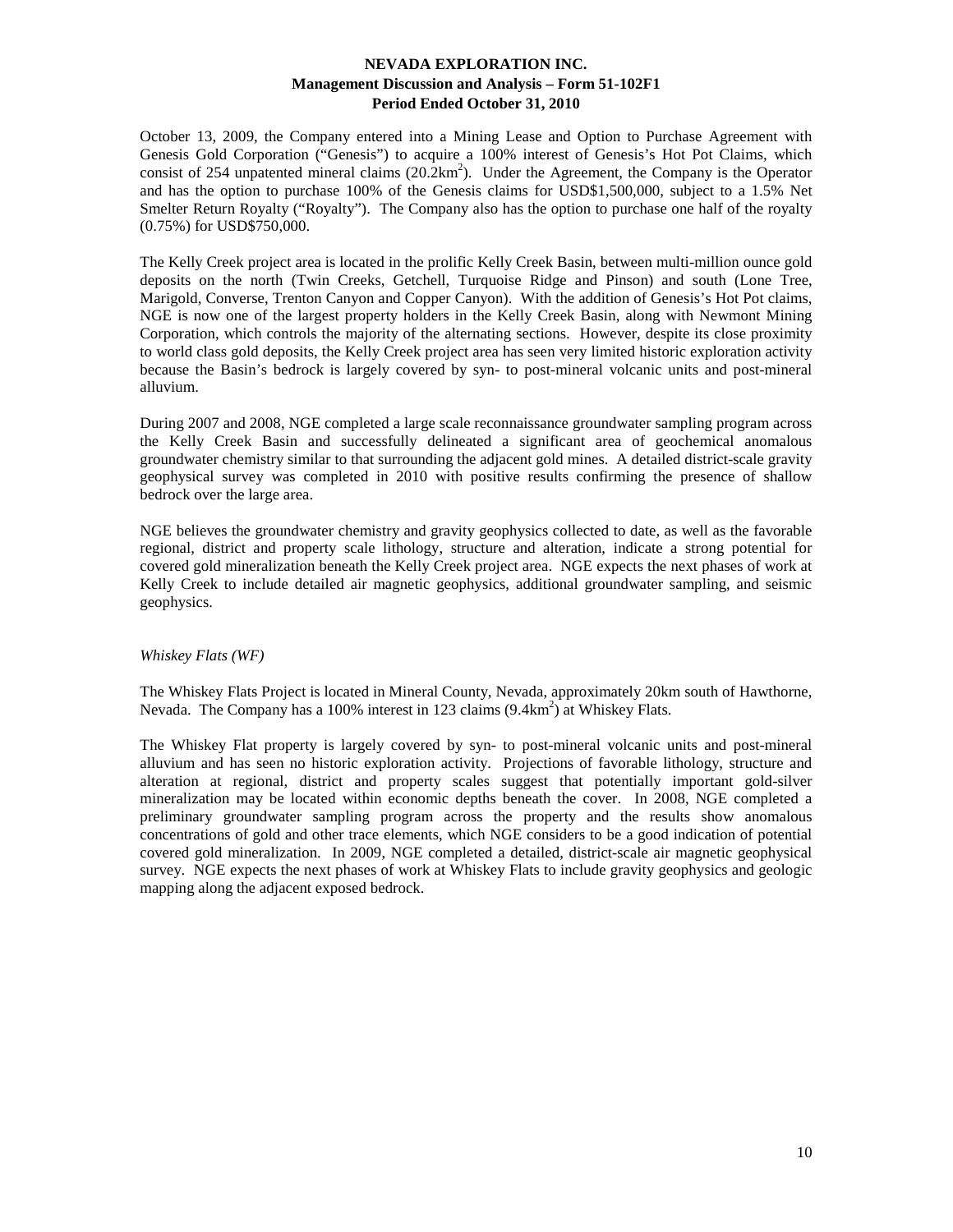# *Summary of Project Work Completed to Date*

To date, NGE has completed: detailed groundwater chemistry sampling on all nine (9) properties; detailed soil chemistry on five (5) properties; detailed air magnetic geophysics on six (6) properties; detailed gravity geophysics on seven (7) properties; and Phase I drilling on three (3) properties. The Company's management believes the results to date at each of the properties are encouraging and justify additional exploration expenditures. The table below summarizes the completion dates for the referenced work.

| <b>PROPERTY</b>          | Water            | <b>Soil</b>      | Air              | Gravity | <b>Phase I</b>  |
|--------------------------|------------------|------------------|------------------|---------|-----------------|
|                          | <b>Chemistry</b> | <b>Chemistry</b> | <b>Magnetics</b> |         | <b>Drilling</b> |
| <b>Fletcher Junction</b> | 2005             |                  |                  |         | 2008            |
| Hot Pot                  | 2007             | 2007             |                  | 2008    | 2008            |
| <b>Bull Creek</b>        | 2008             | 2008             | 2008             | 2008    | 2008            |
| Awakening                | 2008             | 2008             | 2008             | 2008    |                 |
| Sand Pass                | 2007             | 2008             | 2008             | 2008    |                 |
| <b>Rye Patch</b>         | 2007             | 2008             | 2008             | 2010    |                 |
| Jungo                    | 2008             |                  | 2008             | 2008    |                 |
| <b>Kelly Creek</b>       | 2007             |                  |                  | 2010    |                 |
| <b>Whiskey Flats</b>     | 2008             |                  | 2009             |         |                 |
| <b>TOTAL</b>             | 9                | 5                | 6                | 7       | 3               |

For a summary of NGE's property expenditures to date, please refer to Note 4 in the associated financial statements.

### Summary of Quarterly Results

The following table sets out selected unaudited financial information, presented in Canadian dollars and prepared in accordance with generally accepted accounting principles in Canada, for each of the last eight quarters. The information contained herein is drawn from interim financial statements of the Company for each of the aforementioned eight quarters.

|                        | 2010       | 2010        | 2010        | 2010              |
|------------------------|------------|-------------|-------------|-------------------|
| <b>Quarter Ending</b>  | October 31 | July 31     | April 30    | <b>January 31</b> |
| Revenue                | 12.508     | 45.178<br>S | 3.177<br>\$ | 121<br>\$         |
| <b>Working Capital</b> | 152,102    | 38,806      | 59,704      | 275,053           |
| Expenses               | 283.931    | 205.438     | 445.987     | 440,931           |
| Net Loss               | (271, 423) | (383, 391)  | (410, 375)  | (440, 810)        |
| Net Loss (per Share)   | (0.00)     | (0.00)      | (0.01)      | (0.01)            |

|                              | 2009        | 2009       | 2009        | 2009              |
|------------------------------|-------------|------------|-------------|-------------------|
| <b>Quarter Ending</b>        | October 31  | July 31    | April 30    | <b>January 31</b> |
| Revenue                      | \$<br>5.370 | 2.470<br>S | 15,255<br>S | S<br>-            |
| Working Capital (Deficiency) | 176,375     | (147, 413) | 75,864      | 307,729           |
| Expenses                     | 510.042     | 308,983    | 125,060     | 465.495           |
| Net Loss                     | (504, 178)  | (319, 428) | (109, 805)  | (465, 495)        |
| Net Loss (per Share)         | (0.01)      | (0.01)     | (0.03)      | (0.008)           |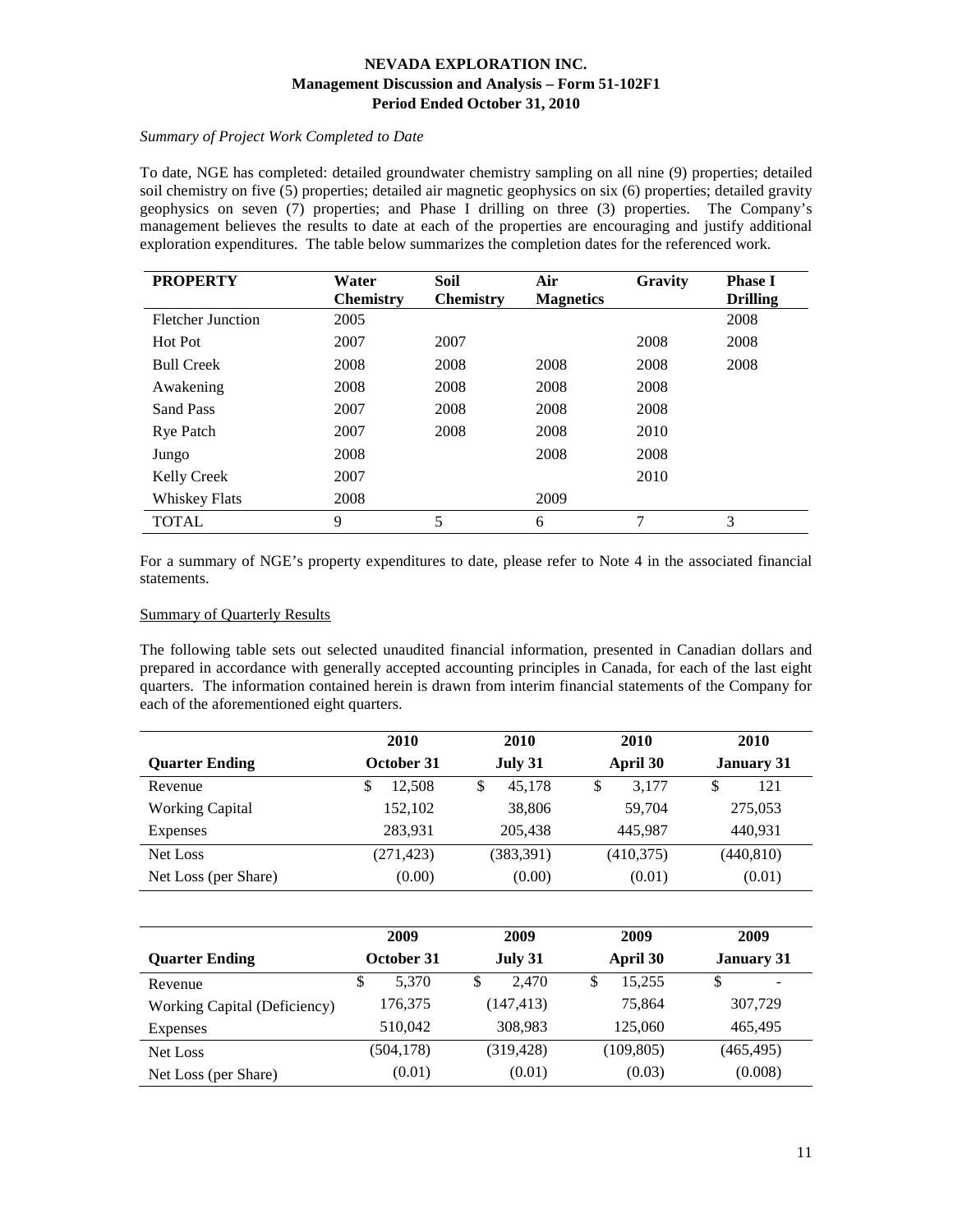#### Results of Operations

#### *Revenue*

NGE did not generate any significant revenue in the six month period ending October 31, 2010. The Company continues to expend its resources searching for and advancing properties that may contain economic resources that would allow the Company to option or sell its interests, or to setup profitable mining operations.

#### *Operating Expenses*

During the six month period ending October 31, 2010, NGE's expenses were \$489,369, compared to \$819,025 for the six month period ending October 31, 2009. The decrease was due to decreased stockbased compensation expense.

Office expenses during the six month period ending October 31, 2010, were \$29,568, compared to \$35,829 for the six month period ending October 31, 2009.

Professional fees, consulting, and investor relations costs during the six month period ending October 31, 2010, were \$119,522, compared to \$115,160 for the six month period ending October 31, 2009.

Rent costs for the six month period ending October 31, 2009, were \$29,920, compared to \$67,790 for the six month period ending October 31, 2009. The decrease was due to the Company subletting a portion of its Nevada offices.

Salaries and related expenses during the six month period ending October 31, 2010 were \$208,560, compared to \$264,432 for the year ended October 31, 2009.

The total stock-based compensation expense for six month period ending October 31, 2010, was \$36,708, compared to \$253,681 for the six month period ending October 31, 2009. Stock-based compensation expense during the six month period ending October 31, 2010 relates to the fair value of options granted in prior years that vested during the six month period ended October 31, 2010.

Travel costs for the six month period ending October 31, 2010, were \$1,957 compared to \$1,151 for the six month period ending October 31, 2009.

#### Assets & Liabilities

The Company's long term debt as at October 31, 2010, is \$47,332 compared to \$59,583 at April 30, 2010. The long term debt consists of loans for one vehicle and one backhoe. During the year ended April 30, 2010, NGE sold four vehicles and some drilling equipment.

Deposits for land reclamation also add to the Company's asset base. Deposits as at October 31, 2010, are \$59,070. These deposits (bonds) are required by the U.S Bureau of Land Management (BLM) and US Forest Service (USFS) to ensure that reclamation and clean-up work on NGE's properties will be completed to the satisfaction of the BLM and the USFS. NGE has completed all required BLM reclamation work to date, including dirt-work and seeding, and has to wait for vegetation to regrow before 100% of the bonds will be released. Several roads remain un-reclaimed on USFS lands at NGE's Fletcher Junction property, while all other reclamation has been completed.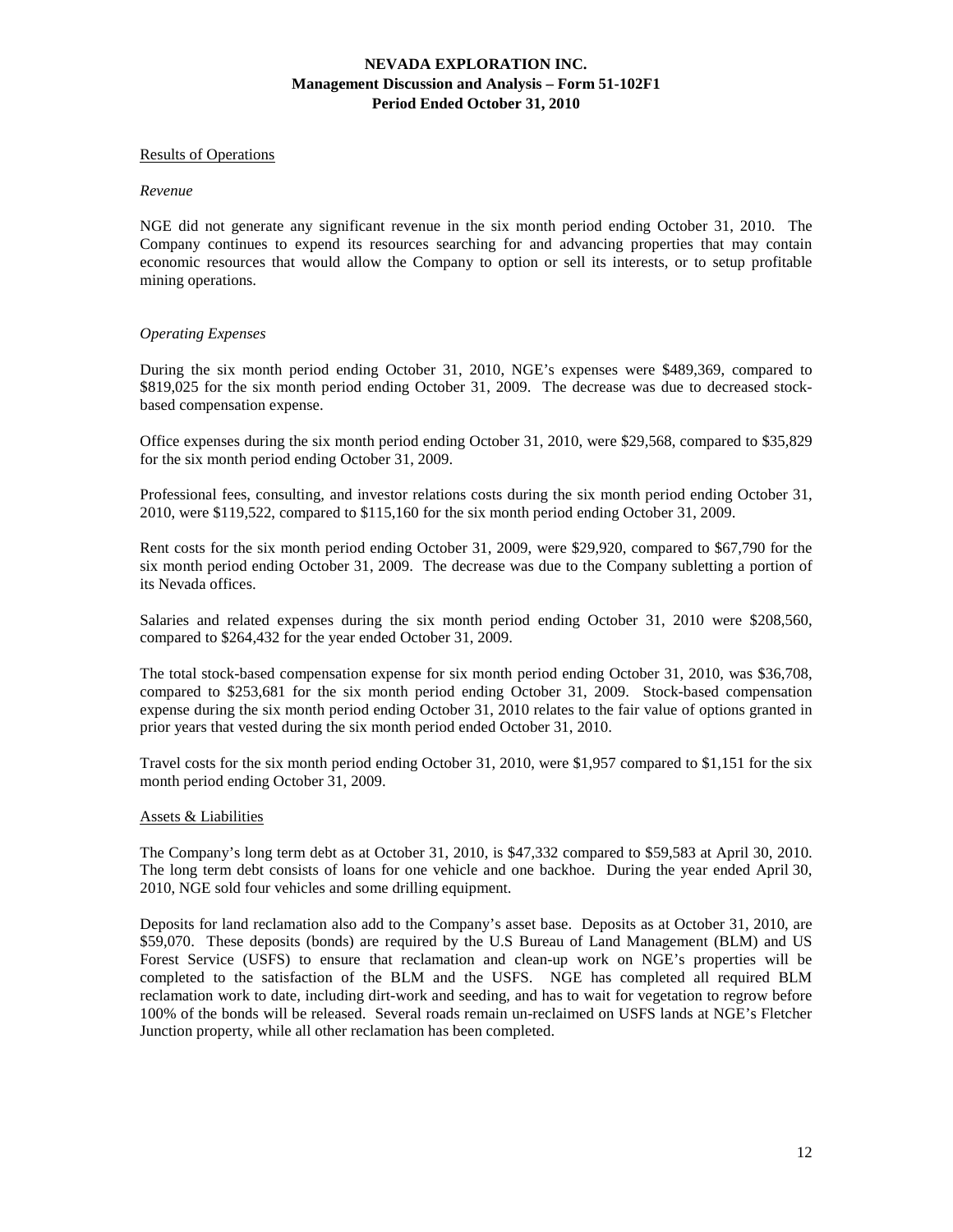### Liquidity and Capital Resources

The Company has financed its operations primarily through the issuance of common shares. The Company continues to seek capital through various means including the issuance of equity and/or debt.

The financial statements have been prepared on a going concern basis which assumes that the Company will be able to realize its assets and discharge its liabilities in the normal course of business for the foreseeable future. The continuing operations of the Company are dependent upon its ability to continue to raise adequate financing.

|                 | October 31,<br>2010 | April 30,<br>2010 |  |
|-----------------|---------------------|-------------------|--|
| Working capital | \$152,102           | 59.704            |  |
| Deficit         | (9,245,971)         | (8,591,157)       |  |

Net cash used in operating activities for the six month period ending October 31, 2010 was \$271,752 compared to net cash used of \$425,082 during the six month period ending October 31, 2009 and consists primarily of the operating loss, stock-based compensation, and changes in non-cash working capital items.

Net cash used in investing activities for the six month period ending October 31, 2010 was \$189,629 compared to net cash used of \$459,887 during the six month period ending October 31, 2009. The difference is due to decreased mineral property expenditures during the period ended October 31, 2010.

Net cash provided by financing activities for the six month period ending October 31, 2010 was \$610,046 compared to net cash provided of \$1,029,425 during the six month period ending October 31, 2009. The difference is attributable to decreased financings during the period ended October 31, 2010.

### Capital Resources

During the period ended October 31, 2010 the Company:

- i) completed a non-brokered private placement by issuing 11,258,000 Units at a price of \$0.05 for total gross proceeds of \$562,900. Each unit consists of one common share and one-half of one non-transferable common share purchase warrant. Each whole warrant entitles the holder to purchase one common share at a price of \$0.10 for a period of 12 months. Fair value allocated in connection to these warrants was \$70,591. In connection with the private placement the Company paid:
	- a) paid cash share issuance costs of \$21,647.
	- b) issued 56,000 agent warrants with a fair value of \$1,089
- ii) issued 50,00 common shares in connection with a Lease and Option to Purchase Agreement with Genesis Gold Corporation on the HP claims in Humboldt Country, Nevada (Note 4).
- iii) has received \$83,000 for 1,185,714 shares subscribed (see note 13).

Subsequent to the period ended October 31, 2010 the Company:

i) completed a non-brokered private placement by issuing 2,601,074 Units at a price of \$0.07 for total gross proceeds of \$182,075. Each unit consists of one common share and one-half of one non-transferable common share purchase warrant. Each whole warrant entitles the holder to purchase one common share at a price of \$0.10 for a period of 12 months. In conjunction with the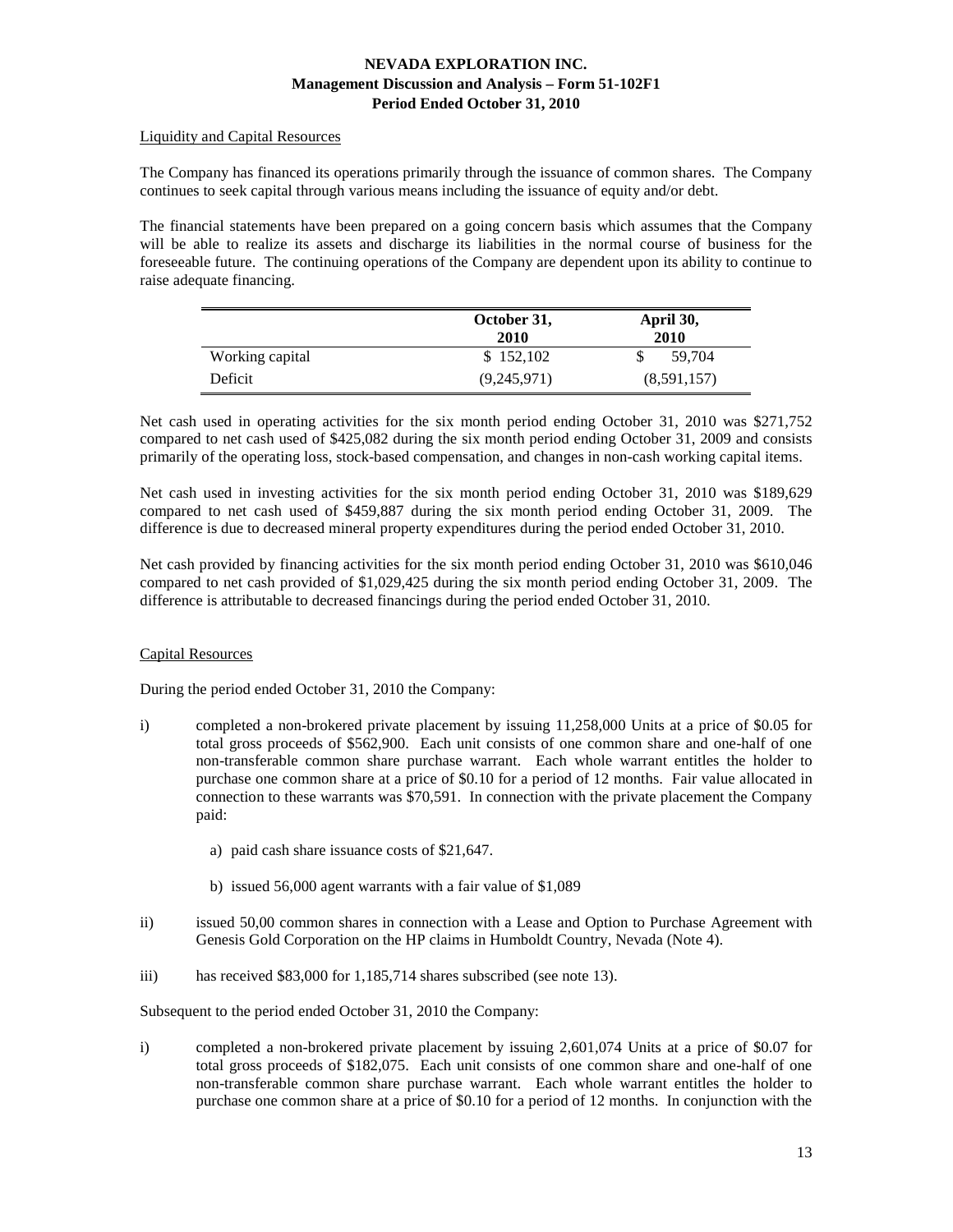private placement, the Company paid finders' fees to an arm's length party totalling \$525 in cash and 7,500 Agent Warrants exercisable under the same turns as the Warrants issued as part of the Units.

ii) Issued 532,000 common shares at \$0.05 to reimburse a firm in which an officer and director of the Company is a partner for \$26,600 accounting services rendered in the ordinary course of business.

#### Off Balance Sheet Arrangements

As at October 31, 2010, NGE had no off balance sheet arrangements such as guaranteed contracts, contingent interests in assets transferred to an entity, derivative instrument obligations or any instruments that could trigger financing, market or credit risk to NGE.

Transactions with Related Parties

During the period ended October 31, 2010, the Company:

- i) paid or accrued \$177,182 (USD\$171,000) (2009 \$183,397 (USD\$165,900)) in management fees, recorded as salaries, to officers and directors of the Company.
- ii) paid or accrued \$33,053 (2009 \$32,168) in professional fees to a firm in which an officer and director of the Company is a partner.

As at October 31, 2010:

- i) loans receivable include an amount of \$98,905 (April 30, 2010 \$96,077) receivable from two officers and directors of the Company. The loans receivable are guaranteed by 2,100,000 common shares of the Company that are currently being held in trust. To date loans receivable includes interest of approximately \$27,950, \$2,450 of which was accrued during the period ended October 31, 2010.
- ii) accounts payable and accrued liabilities included:
	- a) an amount of \$41,603 due to a firm in which an officer and director of the company is a partner.
	- b) An amount of \$109,252 (USD\$107,089) due to officers and directors of the company for salary payable.

These transactions were in the normal course of operations and were measured at the exchange value, which represented the amount of consideration established and agreed to by the related parties.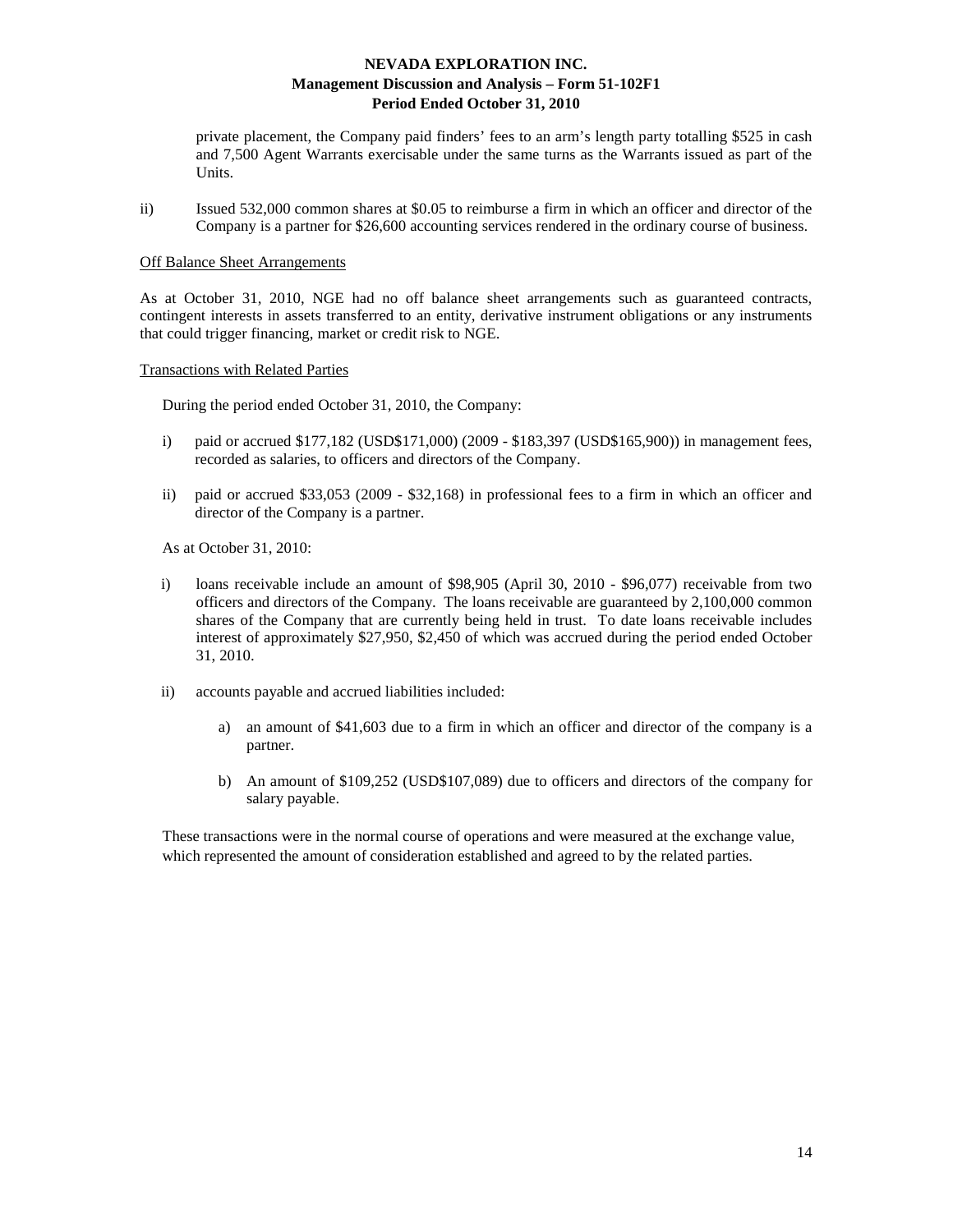# Disclosure of Outstanding Share Data

|                      | <b>Number</b><br>of Shares | <b>Exercise</b><br><b>Price</b> | <b>Expiry Date</b> |
|----------------------|----------------------------|---------------------------------|--------------------|
|                      |                            |                                 |                    |
| <b>Stock options</b> | 200,000                    | \$0.60                          | March 9, 2012      |
|                      | 400,000                    | 0.15                            | March 9, 2012      |
|                      | 500,000                    | 0.60                            | April 23, 2012     |
|                      | 150,000                    | 0.95                            | June 8, 2012       |
|                      | 200,000                    | 0.15                            | June 8, 2012       |
|                      | 150,000                    | 1.00                            | June 11, 2012      |
|                      | 200,000                    | 1.00                            | March 4, 2013      |
|                      | 750,000                    | 0.15                            | March 4, 2013      |
|                      | 200,000                    | 0.15                            | June 13, 2013      |
|                      | 1,300,000                  | 0.16                            | September 30, 2014 |
|                      | 600,000                    | 0.17                            | November 17, 2014  |
| Warrants             | 4,019,481                  | 0.10                            | August 20, 2011    |
|                      | 6,639,356                  | 0.10                            | September 2, 2011  |
|                      | 1,670,200                  | 0.22                            | May 19, 2011       |
|                      | 4,154,000                  | 0.10                            | August 26, 2011    |
|                      | 1,531,000                  | 0.10                            | September 23, 2011 |
|                      | 1,308,037                  | 0.10                            | November $5, 2011$ |

As at December 17, 2010, the Company has 97,307,851 common shares issued and outstanding and has the following stock options and warrants outstanding: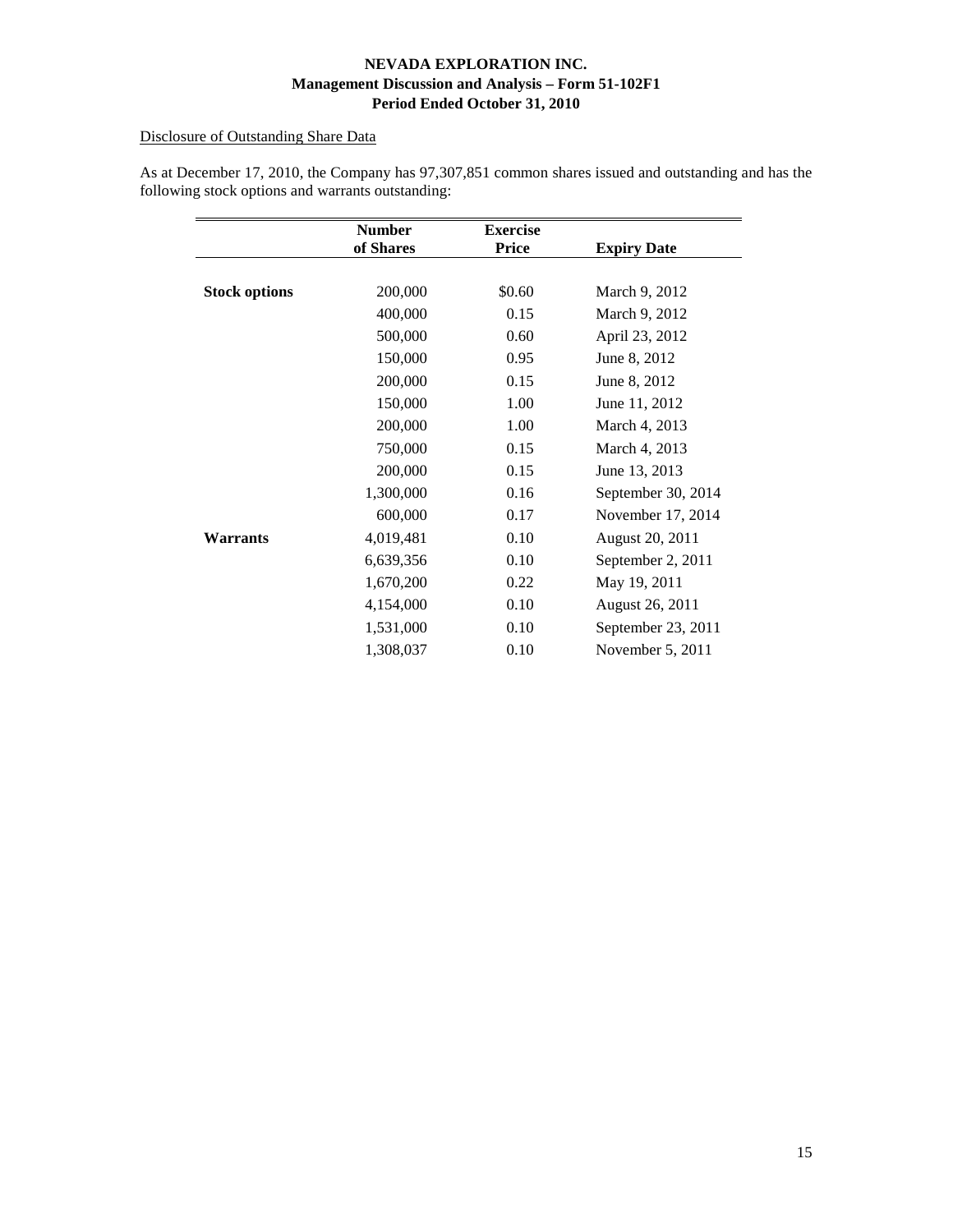#### Financial Instruments and Other Instruments

#### *Risk Management Policies*

The Company is exposed to risk due to the nature of its financial instruments. Risk management is the responsibility of management and the Company did not use derivative instruments.

#### *Fair Value*

The Company estimates the fair value of its financial instruments based on current interest rates, market value and pricing of financial instruments with comparable terms. Unless otherwise indicated, the carrying value of these financial instruments approximates their fair market value because of the near maturity of those instruments.

As at October 31, 2010, the carrying amount of current financial assets and liabilities approximated the fair value because of the near maturity of those instruments and the carrying value of term deposits and the long-term debt is considered to approximate fair value since it bears interest at current rates for similar types of borrowing arrangements or investments.

The Company has implemented the following classifications:

− Cash and cash equivalents and deposits are classified as held-for-trading and any period change in fair value is recorded through net income.

### *Credit Risk and Interest Rate Risk*

Unless otherwise noted, it is management's opinion that the Company is not exposed to significant interest or credit risk arising from these financial instruments

### *Liquidity Risk*

Liquidity risk is the risk that the Company will not be able to meet its financial obligations as they fall due. The Company manages liquidity risk through the management of its capital structure and financial leverage. It also manages liquidity risk by continuously monitoring actual and projected cash flows. The Board of Directors reviews and approves the Company's operating and capital budgets, as well as any material transactions out of the normal course of business.

As at October 31, 2010, the Company was holding cash of \$203,918 and current liabilities of \$205,454. As a result of the limited cash and no significant revenue, the Company is exposed to liquidity risk and remains reliant on the Company's ability to complete equity financings in order to continue its exploration activities, maintain its properties, and generally continue as a going concern.

#### *Foreign Exchange*

The Company is exposed to financial risk arising from fluctuations in foreign exchange rates and the degree of volatility of these rates. A significant portion of the Company's expenses is denominated in US dollars. Consequently, certain assets, liabilities and operating expenses are exposed to currency fluctuations. The Company does not use derivative instruments to reduce its exposure to foreign currency risk.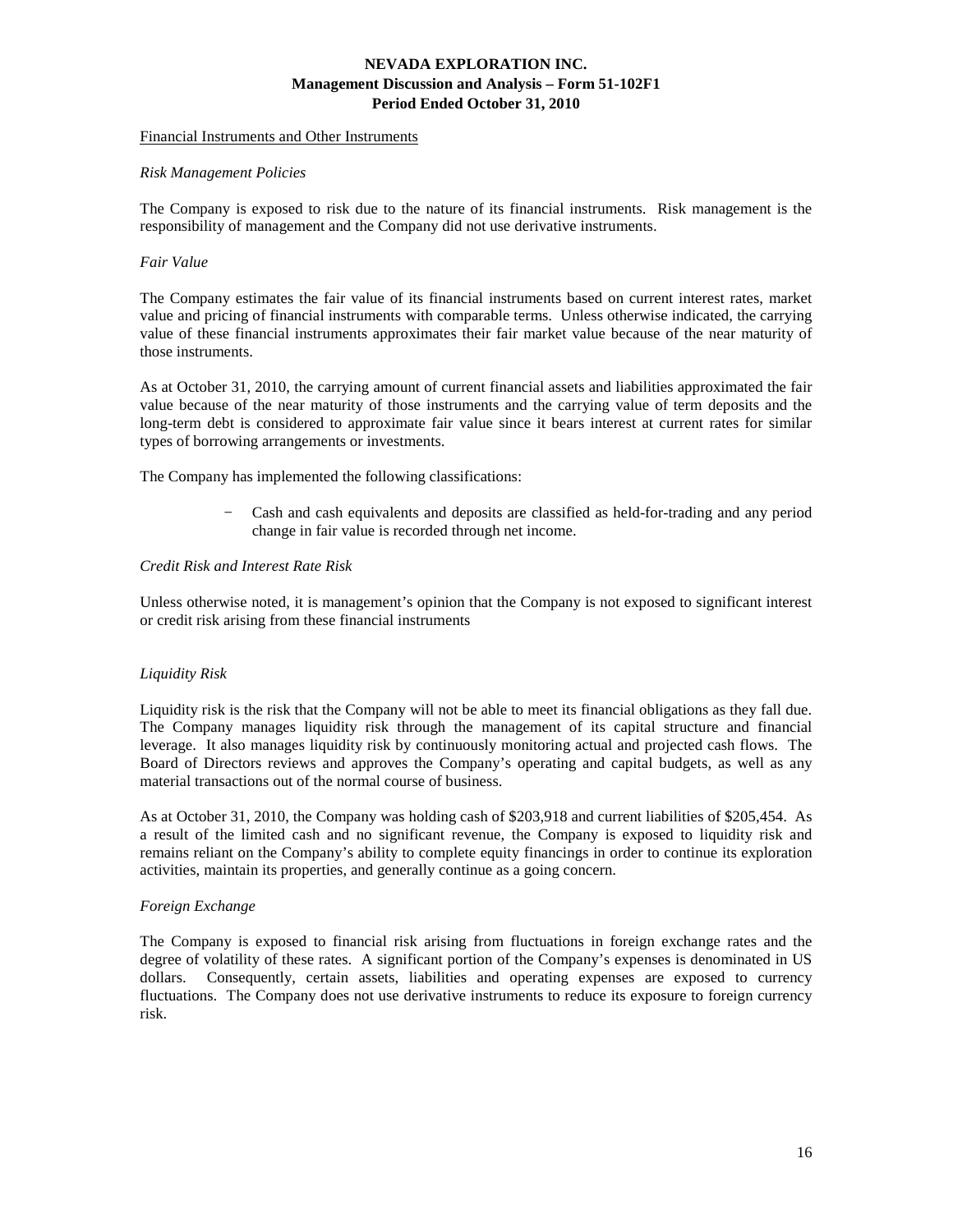As at October 31, 2010, the Company is exposed to currency risk through the following assets and liabilities denominated in US dollars:

|                                          | SUS       |
|------------------------------------------|-----------|
|                                          | 155,705   |
| Cash and cash equivalents                | 27,300    |
| Accounts receivable                      | 105,466   |
| Loans receivable                         | 15,478    |
| Prepaid expenses and other               | 57,900    |
| Deposits and bonds                       | (108,691) |
| Accounts payable and accrued liabilities | (46,396)  |
| Long term debt                           |           |

#### *Net Exposure*

Based on the above net exposures as at the period ended October 31, 2010, and assuming that all other variables remain constant, a 10% change in the value of the US dollar against the Canadian dollar would result in an increase of \$20,676 in the loss from operations.

#### Capital Disclosures

The Company's objectives when managing capital are: to safeguard its ability to continue as a going concern; and to have sufficient capital to be able to fund the exploration and development of its mineral properties and acquisition of other mineral resources, for the benefit of its shareholders.

The Company is dependent on equity funding and when necessary, raises capital through the issuance of equity instruments, primarily comprised of common shares and incentive stock options. In the management of capital, the Company includes the components of shareholders' equity as well as cash.

The Company prepares annual estimates of exploration expenditures and monitors actual expenditures compared to the estimates to ensure that there is sufficient capital on hand to meet ongoing obligations. The Company's investment policy is to invest its cash in highly liquid short-term deposits with terms of one year or less and which can be liquidated after thirty days without interest penalty. The Company currently has insufficient capital to fund its exploration programs and is reliant on completing an equity financing to fund further exploration. The Company is not subject to any externally imposed capital requirements.

#### Risks and Uncertainties

In conducting its business of mineral exploration, NGE is subject wide variety of known and unknown risks, uncertainties and other factors which may affect the results, performance or achievement of the Company. Such risks and factors include, among others: risks related to the actual results of current and future exploration activities; future prices for gold, silver, and other commodities; environmental risks and hazards; the Company's lack of substantial revenue; the Company's ongoing need to raise money through equity financings; increases to operating, labour, and supply costs; and changes to government regulation, taxes, and fees. Although the Company attempts to identify and plan for these important factors that could affect results materially, the Company cautions the reader that the above list of risk factors is not exhaustive there may be other factors that cause results to differ from anticipated, estimated, or intended results.

Ultimately, there can be no guarantee that the Company will be successful in making an economic mineral discovery.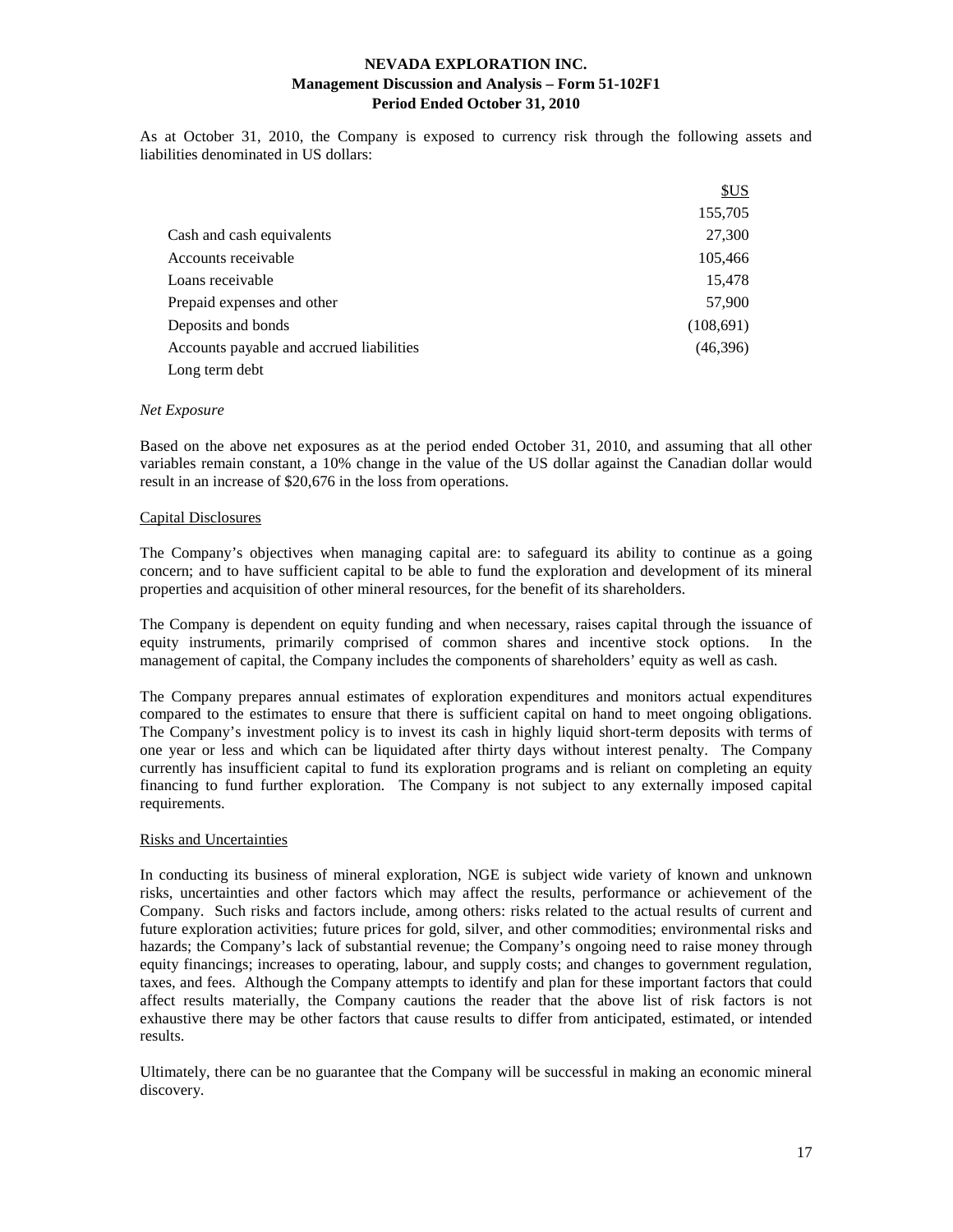Recent accounting pronouncements

#### *Business Combinations*

In January 2009, the CICA issued Handbook Section 1582, Business Combinations, which replaces the existing standards. This section establishes the standards for the accounting of business combinations, and states that all assets and liabilities of an acquired business will be recorded at fair value. Estimated obligations for contingent considerations and contingencies will also be recorded at fair value at the acquisition date. The standard also states that acquisition-related costs will be expensed as incurred and that restructuring charges will be expensed in the periods after the acquisition date. This standard is equivalent to the International Financial Reporting Standards on business combinations. This standard is applied prospectively to business combinations with acquisition dates on or after January 1, 2011. Earlier adoption is permitted. The Company is currently evaluating the impact of adopting this standard on its consolidated financial statements.

#### *Consolidated Financial Statements*

In January 2009, the CICA issued Handbook Section 1601, consolidated financial statements, which replaces the existing standards. This section establishes the standards for preparing consolidated financial statements and is effective for interim and annual consolidated financial statements beginning on or after January 1, 2011. The Company is currently evaluating the impact of adopting this standard on its consolidated financial statements.

### International financial reporting standards ("IFRS")

In February 2008, the AcSB announced that 2011 is the changeover date for publicly-listed companies to use IFRS, replacing Canada's own GAAP. The date is for interim and annual financial statements relating to fiscal years beginning on or after January 1, 2011. The transition date of January 1, 2011 will require the restatement for comparative purposes of amounts reported by the Company for the year ended April 30, 2011.

## Conversion to IFRS

The Company is currently examining the transition options and policy choices presented under IFRS and evaluating the impact on the future financial statements of the Company. Many of the differences identified between IFRS and Canadian GAAP are not expected to have material impact on the reported results and financial position. However, there may be changes as a result of IFRS' accounting principles and provisions for first time adoptions. The Company has not yet determined the full accounting effects of adopting IFRS, since some key accounting policy alternatives and implementation decisions are still being evaluated.

#### *First-time adoption of IFRS*

IFRS 1, "First-Time Adoption of International Financial Reporting Standards" ("IFRS 1"), provides entities adopting IFRS for the first time with a number of optional exemptions and mandatory exceptions, in certain areas, to the general requirement for full retrospective application of IFRS. The Company will need to analyze the various accounting policy choices available and will implement those determined to be most appropriate in the circumstances. The Company expects that key IFRS 1 exemption decisions will be approved by senior management during 2011.